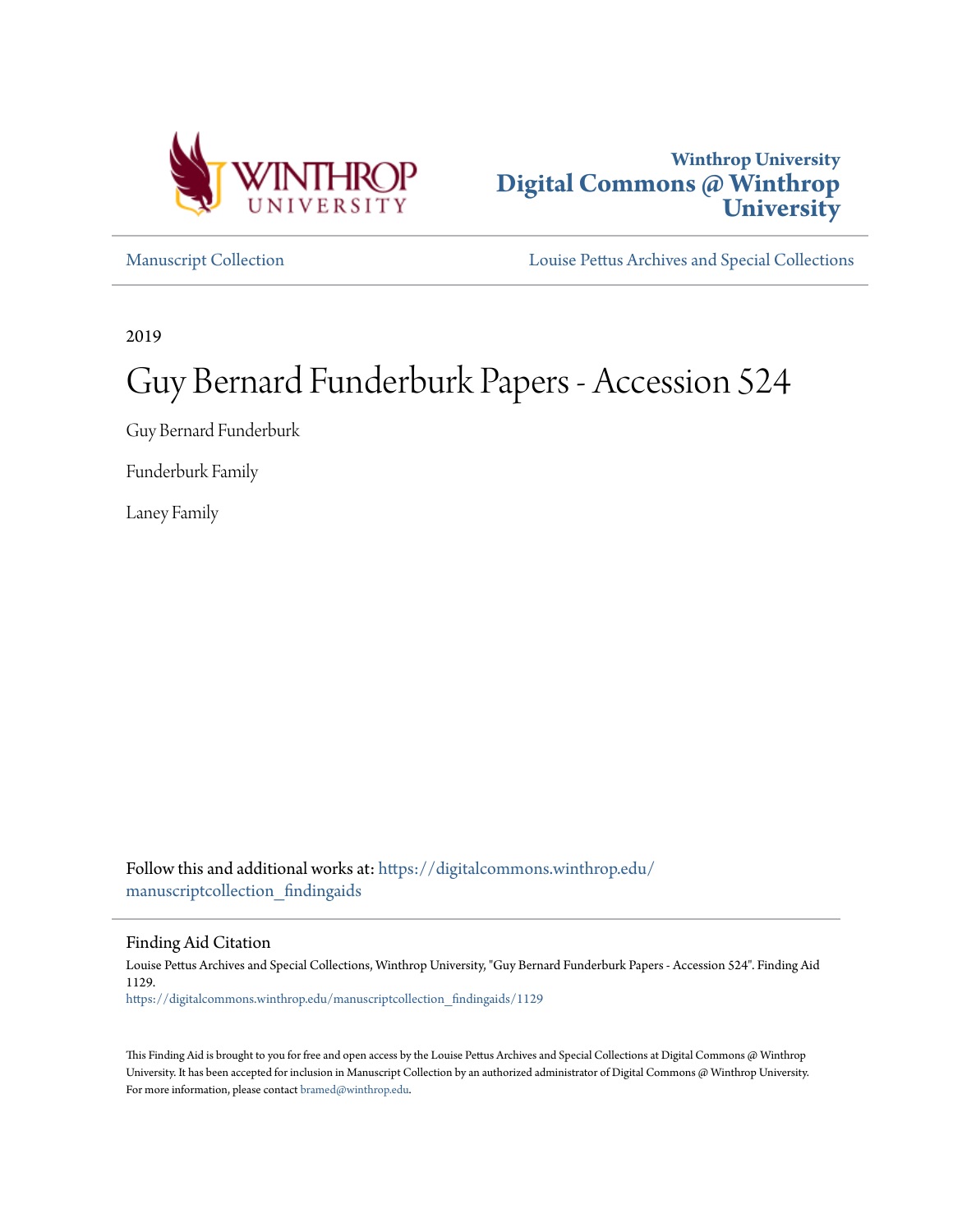#### **WINTHROP UNIVERSITY LOUISE PETTUS ARCHIVES & SPECIAL COLLECTIONS**

### **MANUSCRIPT COLLECTION**

#### **ACCESSION 524**

## **GUY BERNARD FUNDERBURK PAPERS**

1940, 1942, 1948, 1953-1977, nd

16 Boxes, 81 Folders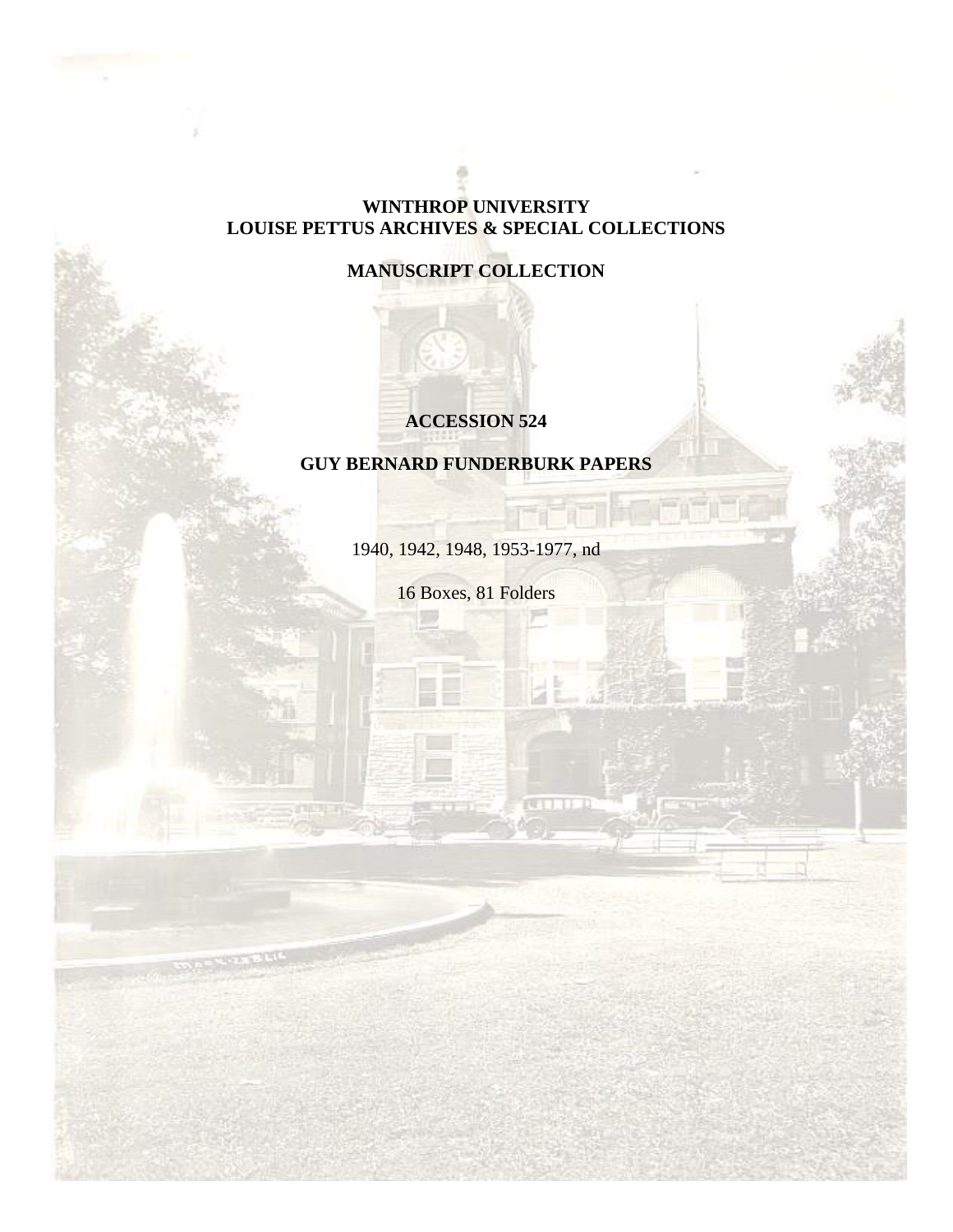#### **WINTHROP UNIVERSITY LOUISE PETTUS ARCHIVES & SPECIAL COLLECTIONS**

#### **MANUSCRIPT COLLECTION**

ADDITIONS:  $\_\_\_\,,\_\_\_\,\_\_\_\$ 

ACC. NO.: **524** PROCESSED BY: Ann Y. Evans NO. OF SECTIONS: 8

#### **GUY BERNARD FUNDERBURK PAPERS**

**I**

The papers of Guy B. Funderburk, educator, minister, and author, were deposited by Mrs. Guy B. Funderburk via Janet L. Freeman, Librarian of Wingate College, on 23 September 1983.

> Linear feet of shelf space occupied: 4 Approximate number of pieces: 8000

Restrictions: Open to researchers under the rules and regulations of the Louise Pettus Archives & Special Collections at Winthrop University.

Literary Rights: For information concerning literary rights please contact the Louise Pettus Archives & Special Collections at Winthrop University.

Scope and Content Note: **This collection consists of the genealogical material collection and organized by Dr. Guy Bernard Funderburk (1902-1982) a family historian from Lancaster County, South Carolina. The papers include correspondence, linage charts, deeds, wills, census records, cemetery records, U.S. War service records, photographs, maps, newspaper clippings, historical sketches and family narratives, drafts of his** *Funderburk History and Heritage***,and related papers pertaining to Funderburk's research on the Funderburk family. This collection includes family history information primarily devoted to the Funderburk family , however includes information on the following allied family surnames: Baker; Barrett; Beaver; Belk; Bradley; Bartlett; Davis; Reese; Duke; Efrid; Emerson; Farm; Hodgson; Hunter; Jones; Laney; Lee; Lenoir; Lerchers; Littlejohn; McNeely; Miller; Milligan; Mungo; Parker; Piper; Plyler; Rape; Rockett; Roney; Sapp; Schooldraft; Shute; Smith; Stritzel; Studebaker; Threatt; Walters; Weddell; West; William; Williams;**

Transfer of Items: None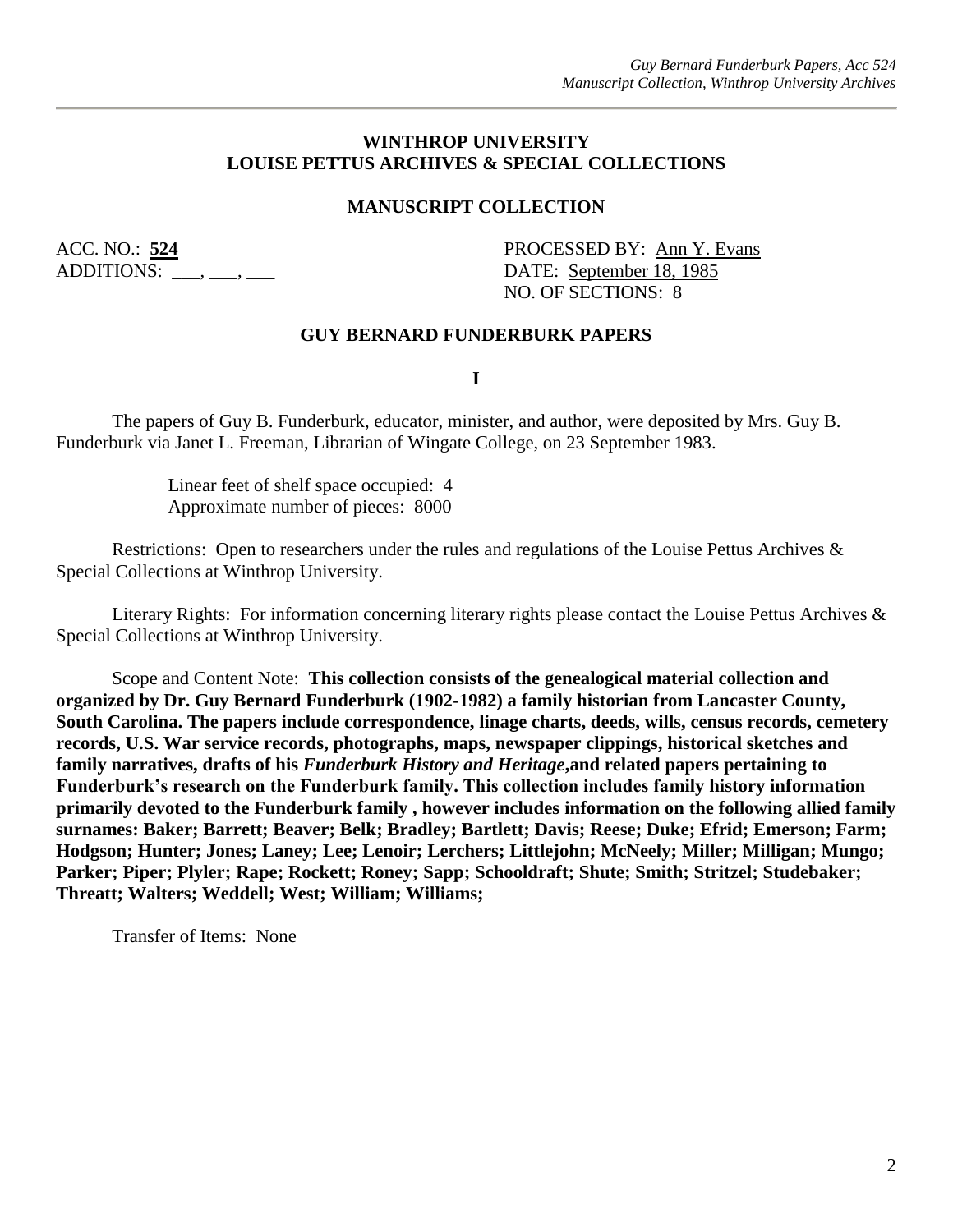#### **II**

#### **BIOGRAPHICAL DATA**

#### **GUY BERNARD FUNDERBURK**

- Aug. 27, 1902 Born, Chesterfield County, South Carolina. Second son of Howard J. and Clarina Sloan Jones Funderburk
- 1922 Graduated from Pageland High School, Pageland, S.C.
- 1926 Graduated from Furman University with an A.B. in English
- 1926-1927 Taught English at Wingate Junior College, Wingate, N.C.
- 1927-1928 Principal at Rock Hill Junior High, Rock Hill, S.C.
- 1928 Ordained to the Baptist Ministry
- 1930 Th.M. received from the Southern Baptist Theological Seminary, Louisville, Kentucky
- 1933 Ph.D. received from the Southern Baptist Theological Seminary
- 1943-1946 U.S. Army Chaplaincy- Captain
- 1959-1967 Chairman of Department of Religion and Philosophy, Salem College, Salem, West Virginia
- Oct. 24, 1982 Deceased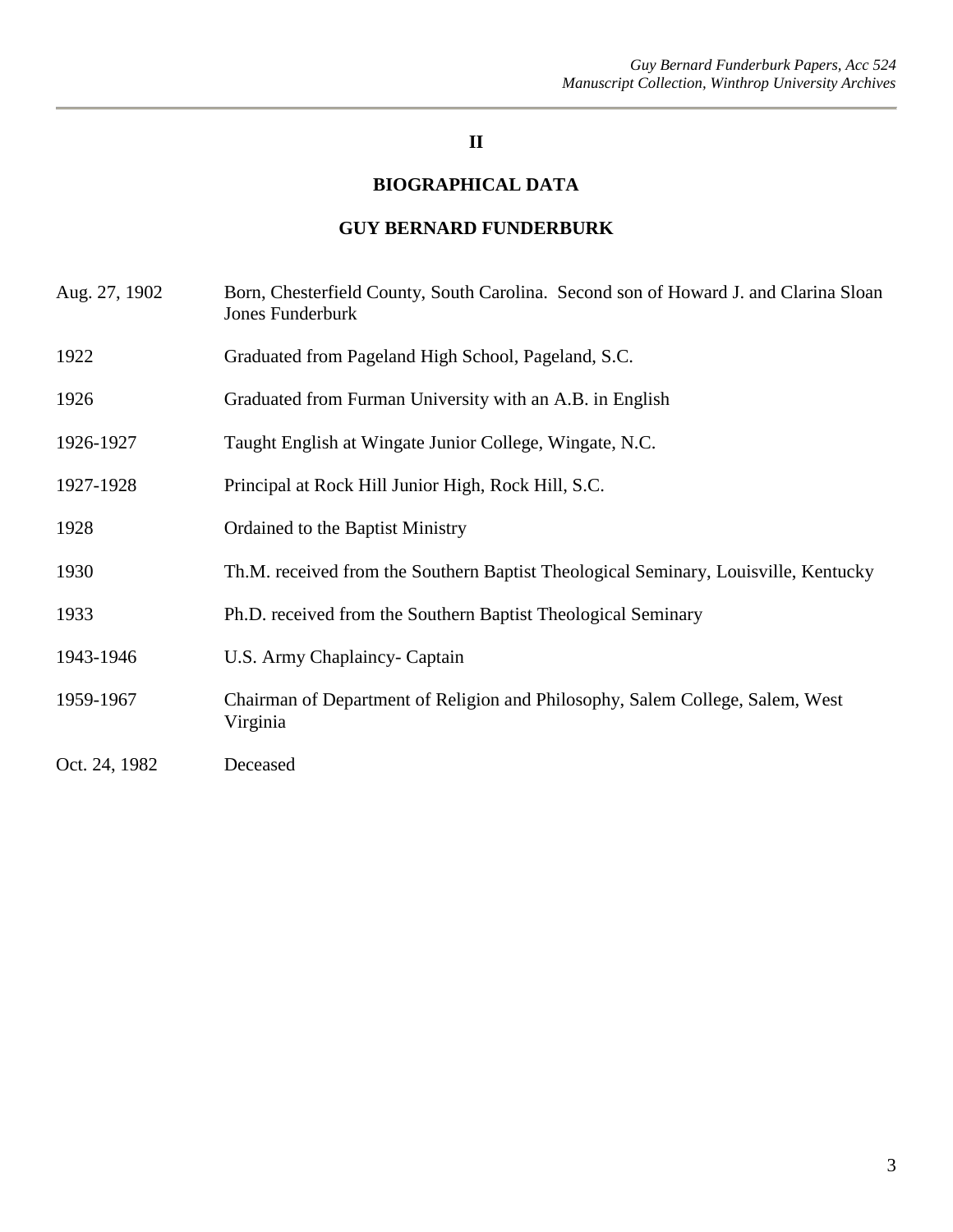## **III**

#### **DESCRIPTION OF SERIES**

|       | <b>Box(es)</b> Folder(s) | <b>Series</b>                                                                                                                                                                                                                                                                                                                                                                                                                                                                                                                               | Year(s)                                       |
|-------|--------------------------|---------------------------------------------------------------------------------------------------------------------------------------------------------------------------------------------------------------------------------------------------------------------------------------------------------------------------------------------------------------------------------------------------------------------------------------------------------------------------------------------------------------------------------------------|-----------------------------------------------|
|       |                          | A) PAPERS RELATING TO FUNDERBURK FAMILY                                                                                                                                                                                                                                                                                                                                                                                                                                                                                                     |                                               |
| $1-3$ | $1 - 22$                 | <b>GENEALOGICAL CHARTS AND FILES</b><br>The series consists of pedigree charts, lineage notes, narratives and<br>copies of deeds, wills and war records compiled by Mr. Funderburk<br>for his books on Funderburk family history. The files are arranged<br>alphabetically by given name. All variations of the spelling of<br>Funderburk have been treated as if they were spelled Funderburk<br>except for Vonder Borg. (See appendix A.) See also the series<br>"News-paper Clippings," and "Genealogical Re-search"<br>Correspondence." | 1963-1974, nd                                 |
| 4     | 23                       | <b>MANUSCRIPTS</b><br>This series consists of verbatim transcripts of research trips, partial<br>typescript copies of deeds, account books, petition, probate record<br>entries, church minutes, certificate and awards, and positive<br>photocopies of Lancaster County census schedules for 1850 all listing<br>Funderburks, Laneys and various other allied family names. In<br>general chronological order.                                                                                                                             | 1940, 1953, 1963,<br>1965, 1967-1970,<br>1972 |
| 4     | 24                       | <b>CENSUS NOTES</b><br>Consists of typescript copies of Funderburk names listed in census<br>records of South Carolina, Georgia, Tennessee and Alabama. In<br>general chronological order.                                                                                                                                                                                                                                                                                                                                                  | 1963, 1966, 1971, nd                          |
| 4     | 25                       | <b>CEMETERY RECORD NOTES</b><br>Consists of typescript notes listing names of Funderburks and allied<br>families buried in North Carolina, South Carolina, and Mississippi. In<br>general chronological order.                                                                                                                                                                                                                                                                                                                              | 1963-1966, nd                                 |
| 4     | 26                       | NOTES ON GERMAN ANCESTRY<br>Consists of narratives, ancestral charts, correspondence, pamphlets,<br>and newspaper articles relating to the Funderburk ancestral home in<br>Germany. In general chronological order.                                                                                                                                                                                                                                                                                                                         | 1953, 1963, 1966, nd                          |
| 4     | 27                       | NOTES ON COAT OF ARMS<br>Consists of correspondence, pamphlets, a newspaper clipping,<br>typescript notes, and a pencil diagram relating to the origin and design<br>of the Funderburk coat of arms. In general chronological order.                                                                                                                                                                                                                                                                                                        | 1966, 1968, 1969,<br>1972, nd                 |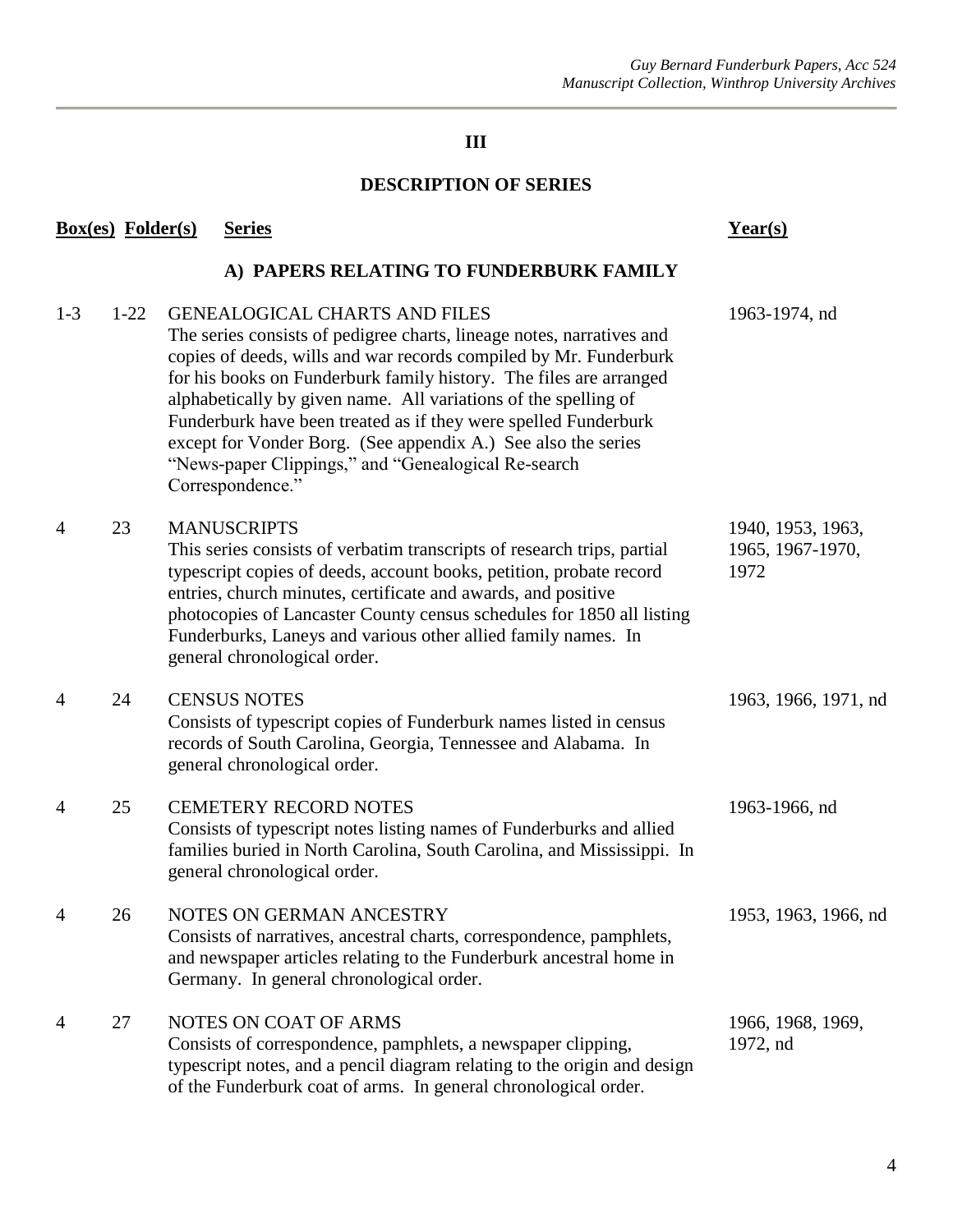## **III**

## **DESCRIPTION OF SERIES (cont.)**

| <b>Box(es)</b> Folder(s) |    | <b>Series</b>                                                                                                                                                                                                                                                                                                                                                                       | Year(s)                                                      |
|--------------------------|----|-------------------------------------------------------------------------------------------------------------------------------------------------------------------------------------------------------------------------------------------------------------------------------------------------------------------------------------------------------------------------------------|--------------------------------------------------------------|
| $\overline{4}$           | 28 | <b>MAPS</b><br>Consists of photocopies and ink drawings of North Carolina, South<br>Carolina including various counties, and Madison County, Illinois. In<br>general chronological order.                                                                                                                                                                                           | 1965, 1966, nd                                               |
| $\overline{4}$           |    | 29-30 GENERAL RESEARCH NOTES<br>Consists of handwritten and typescript notes, correspondence, and<br>excerpts from historical narratives, court records, list of names and<br>addresses. Information includes land acquisition, Mayflower<br>passengers list, Funderburk Revolutionary War soldiers and<br>confederate soldiers, and general genealogical information. No order.    | 1940, 1964-1974, nd                                          |
| 5                        |    | 31-32 PHOTOGRAPHS<br>Consists of color, & black and white photo graphs of various<br>Funderburk family members, homes, gravestones, and other<br>photographs related to the Funderburk family. Many were used in<br>some of his publications. Includes a photograph of Confederate<br>Veterans at William H. Funderburk's Reunion (1915). No order.                                 | 1948, 1955, 1957,<br>1964, 1967-1969,<br>1973, 1976-1977, nd |
| 5                        | 33 | NEWSPAPER CLIPPINGS<br>Consists of obituaries, wedding announcements, promotion notices<br>and other articles about various members of the Funderburk clan.<br>Arranged alphabetically by given name. All variations of the spelling<br>of the Funderburk name are filed as if they were Funderburk. (See<br>appendix E) See also series "Genealogical Charts & Files."             | 1942, 1960-1974, nd                                          |
| 5                        | 34 | <b>CLAN REUNION CORRESPONDENCE</b><br>Consists of minutes, bylaws, objectives, membership list,<br>announcements, and correspondence relating to the organization and<br>meetings of the Funderburk clan. In general chronological order.                                                                                                                                           | 1963-1974, 1976-<br>1977, nd                                 |
| 5                        | 35 | HISTORICAL SKETCHES AND NARRATIVES Co<br>Consists of newspaper clippings, typescript copies of articles and<br>excerpts from general historical works, and pamphlets relating to<br>general American history. Of particular interest is the article titled<br>"Death of a Goldmine" about the Haile Gold Mine in Lancaster, S.C.,<br>& "History of the Spring Hill Baptist Church." | 1959, 1965, 1968,<br>1973,                                   |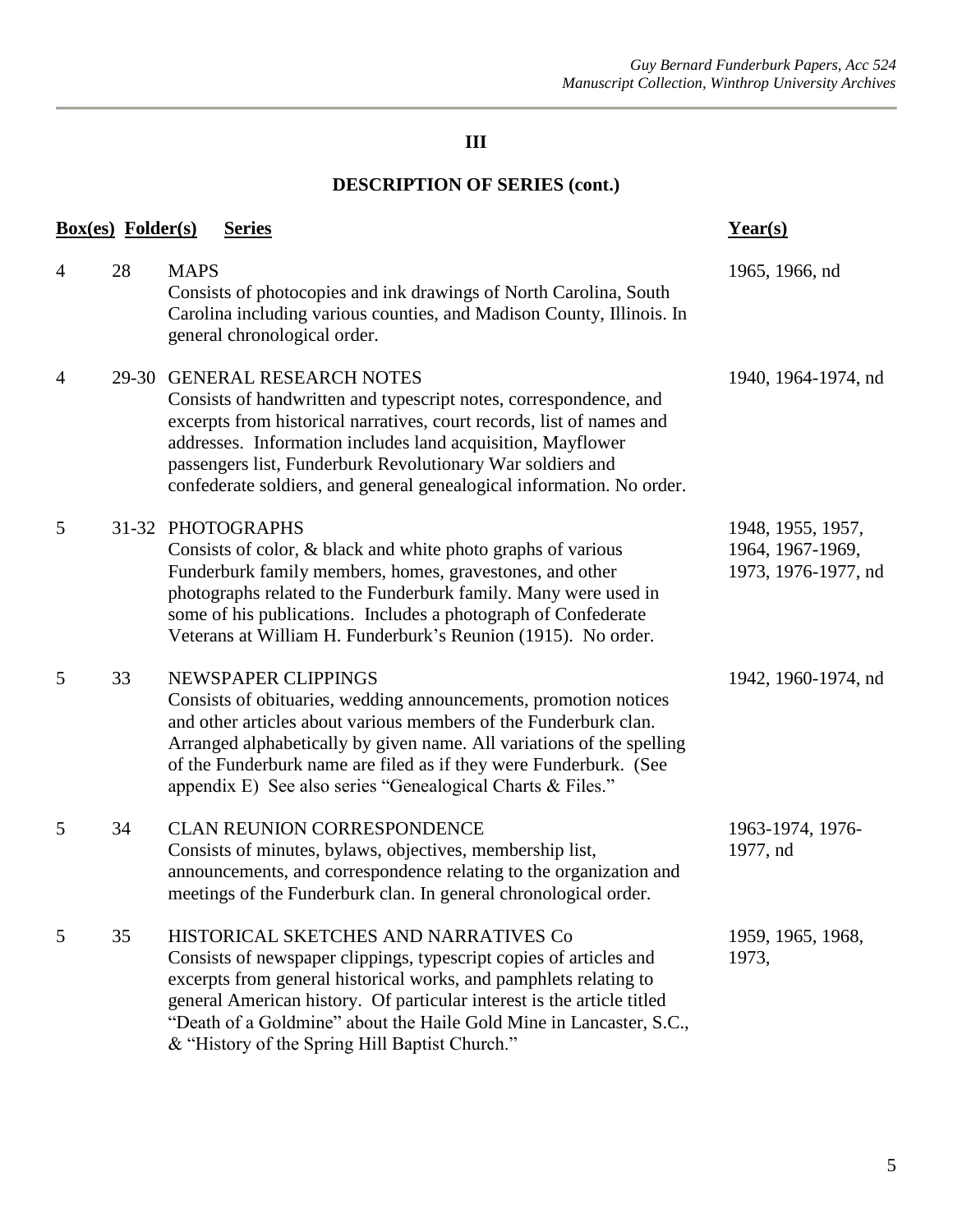## **III**

## **DESCRIPTION OF SERIES (cont.)**

|          | <b>Box(es)</b> Folder(s) | <b>Series</b>                                                                                                                                                                                                                                                                                                                                                                                                                                                                                                                                              | Year(s)                         |
|----------|--------------------------|------------------------------------------------------------------------------------------------------------------------------------------------------------------------------------------------------------------------------------------------------------------------------------------------------------------------------------------------------------------------------------------------------------------------------------------------------------------------------------------------------------------------------------------------------------|---------------------------------|
| $6 - 10$ |                          | 36-51 GENEALOGICAL RESEARCH CORRESPONDENCE<br>Consists of incoming and outgoing correspondence of Guy B.<br>Funderburk compiled during the time he was researching the<br>Funderburk family history. Includes some family information. In<br>alphabetical order by correspondent. (See appendix B for list of<br>correspondence.)                                                                                                                                                                                                                          | 1961-1976                       |
| 11       | 52                       | <b>GENERAL CORRESPONDENCE</b><br>Consists of incoming and outgoing correspondence between members<br>of the Funderburk family other than Guy Funderburk. In alphabetical<br>order. (See appendix C for list of correspondence.)                                                                                                                                                                                                                                                                                                                            | 1953, 1954, 1957,<br>1973, 1974 |
|          |                          | <b>B) PAPERS RELATING TO FUNDERBURK HISTORY</b><br><b>AND HERITAGE</b>                                                                                                                                                                                                                                                                                                                                                                                                                                                                                     |                                 |
|          |                          | 11-14 53-71 CHAPTER DRAFTS<br>Consists of typescript drafts of chapters 1 through 9 as well as preface<br>materials and index. Chapters may have more than one draft. A copy<br>of the final published work is available at the University of South<br>Carolina Caroliniana Library. In order by chapter.                                                                                                                                                                                                                                                  | nd                              |
| 14       | 72                       | <b>BOOK CORRESPONDENCE</b><br>Consists of orders and requests for copies of Funderburk History And<br>Heritage, as well as correspondence dealing with correction of<br>information within the book. In general chronological order.                                                                                                                                                                                                                                                                                                                       | 1966-1976, nd                   |
|          |                          | C) PAPERS RELATING TO ALLIED FAMILIES                                                                                                                                                                                                                                                                                                                                                                                                                                                                                                                      |                                 |
|          |                          | 15-16 73-81 Consists of correspondence, newsletters, newspaper clippings,<br>photographs, lineage charts, narratives and photocopies of original<br>documents relating to various family lines allied with the Funderburk<br>family. Of particular interest are drafts of Laney Lineage and<br>Genealogy, photocopies of Civil War letters of John Calvin Vail and<br>the letters of John P. Davis, a sailor on board the Barque Rolla<br>unloading cargo in Rio de Jeniro. Arranged alphabetically by family<br>names. (See appendix D for list of names) | nd                              |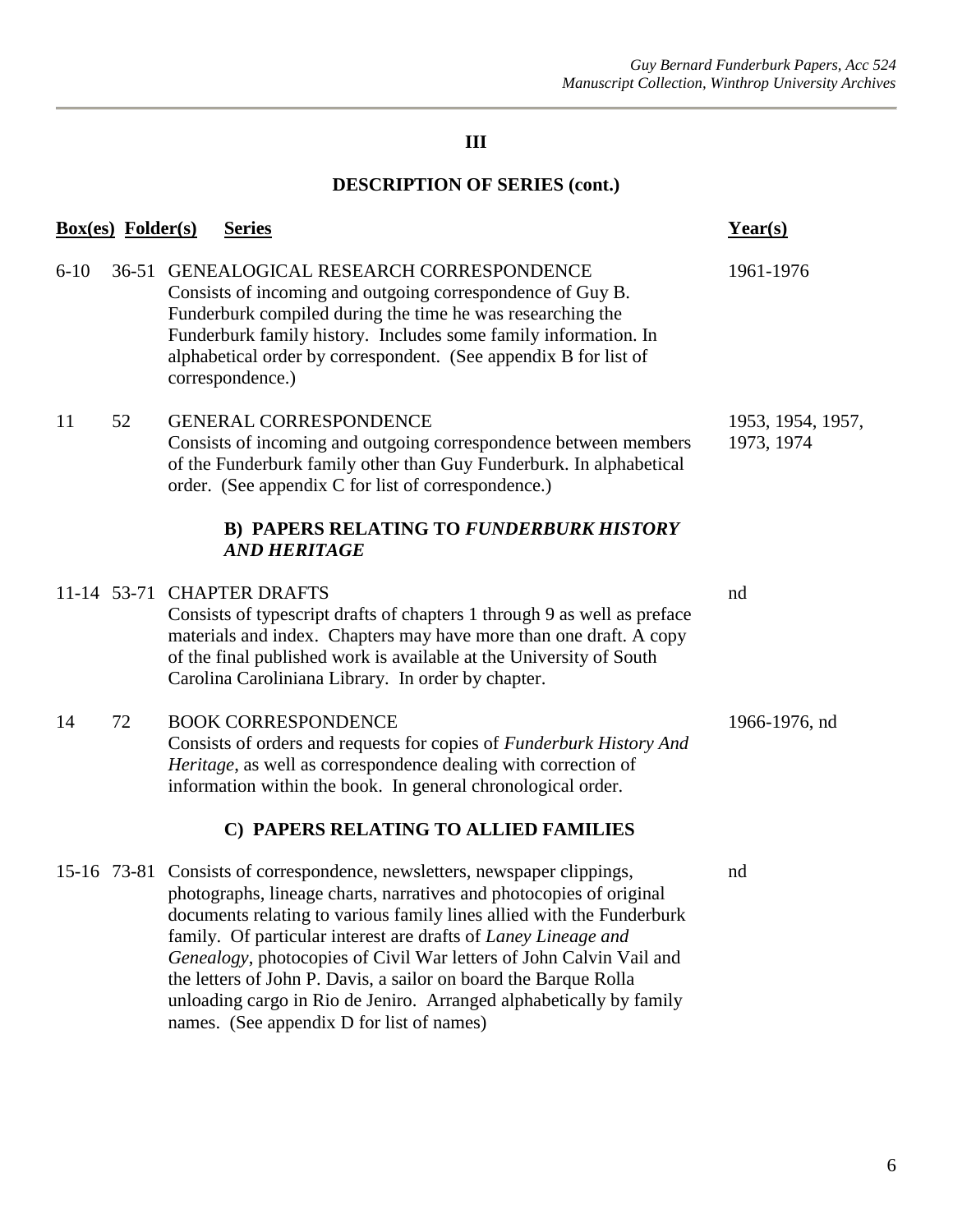#### **FUNDERBURK GENEALOGICAL CHARTS AND FILES**

(Funderburk, Funderburke, Funderberk, Funderburg, Bunderburgh, Funderberg, Thunderburk)

| <b>Container</b> | <b>Folder</b>  | <b>Given Name</b>      |
|------------------|----------------|------------------------|
| $\mathbf{1}$     | $\mathbf{1}$   | Aaron F.               |
|                  |                | Abel L.                |
|                  |                | Addice (twin of Mavis) |
|                  |                | Adeline                |
|                  |                | Albert A.              |
|                  |                | Albert Ray             |
|                  |                | Alexander              |
|                  |                | Alfred Witherspoon     |
|                  |                | Allen Wayne            |
|                  |                | Amon Lex               |
|                  |                | Andrew Jackson         |
|                  |                | Annie Holmes           |
|                  |                | Anthony (Funderburg)   |
|                  |                | Armstrong              |
|                  |                | Asa                    |
| $\mathbf{1}$     | $\overline{2}$ | <b>Baxter Spurgeon</b> |
|                  |                | <b>Bessie Kevin</b>    |
|                  |                | <b>Bryant</b>          |
|                  |                | <b>Butler</b>          |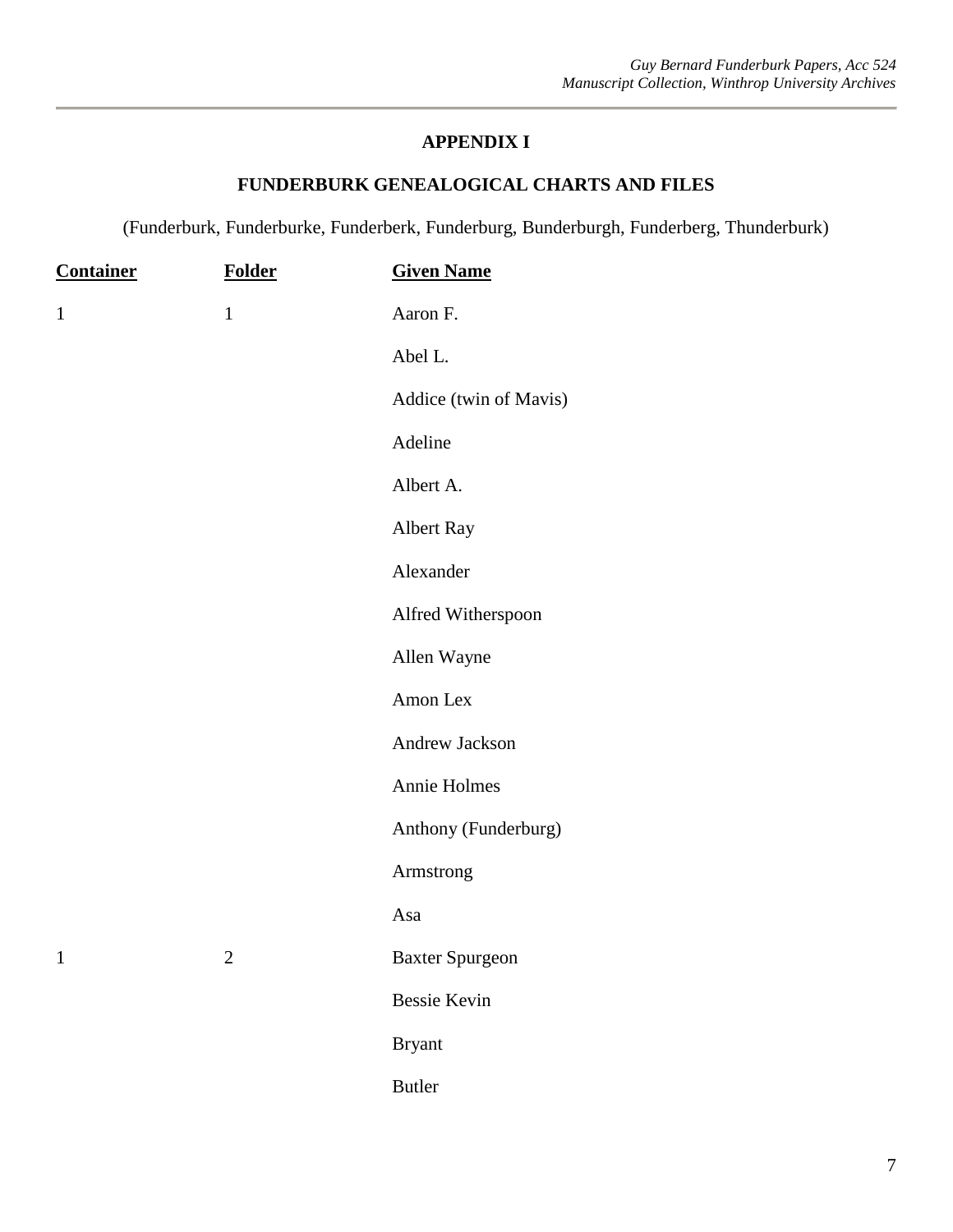| <b>Container</b> | <b>Folder</b>  | <b>Given Name</b>                                                                                                             |
|------------------|----------------|-------------------------------------------------------------------------------------------------------------------------------|
| $\mathbf{1}$     | $\mathfrak{Z}$ | Calvin A.                                                                                                                     |
|                  |                | <b>Caspers Lafayette</b>                                                                                                      |
|                  |                | <b>Clifford Anderson</b>                                                                                                      |
|                  |                | Connie                                                                                                                        |
|                  |                | Corey                                                                                                                         |
| $\mathbf{1}$     | $\overline{4}$ | Daniel (Funderburgh)                                                                                                          |
|                  |                | David                                                                                                                         |
|                  |                | David, Sr.                                                                                                                    |
|                  |                | David, Jr.                                                                                                                    |
|                  |                | David Hyder                                                                                                                   |
|                  |                | Devault (Devall, Develt, Tebold, Hans Devauld, Han Devault)<br>(Funderburg, Fonderburk, Fonderburg, Fundeburgh, Von der Burg) |
|                  |                | Donald C.                                                                                                                     |
| $\mathbf{1}$     | $\sqrt{5}$     | <b>Edward</b> Lee                                                                                                             |
|                  |                | Elgie Lee                                                                                                                     |
|                  |                | Elijah                                                                                                                        |
|                  |                | <b>Ellison James</b>                                                                                                          |
|                  |                | Emma Lorena                                                                                                                   |
|                  |                | <b>Emsley Edward</b>                                                                                                          |
|                  |                | Ennis Royal                                                                                                                   |
|                  |                | Evalina                                                                                                                       |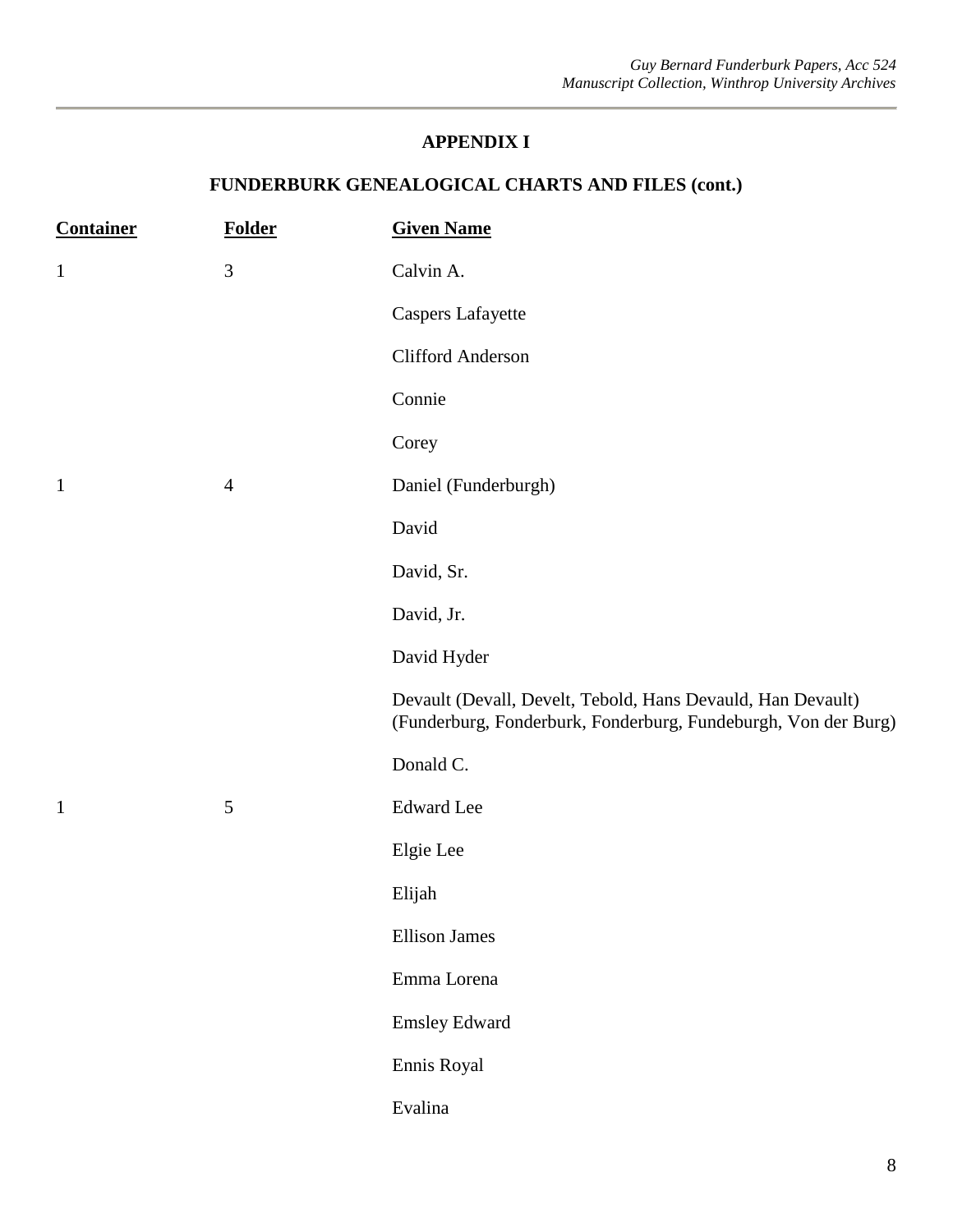| <b>Container</b> | <b>Folder</b>    | <b>Given Name</b>                                        |
|------------------|------------------|----------------------------------------------------------|
| $\mathbf{1}$     | 5                | Everett                                                  |
| $\mathbf{1}$     | 6                | Frank                                                    |
|                  |                  | Franklin Bernard                                         |
|                  |                  | Franklin Sanford                                         |
| $\mathbf{1}$     | $\boldsymbol{7}$ | George Bluford (Thunderburk, Funderburke,<br>Funderberk) |
|                  |                  | George Marion                                            |
|                  |                  | George Raymond                                           |
|                  |                  | George Thomas                                            |
|                  |                  | George Washington                                        |
|                  |                  | George Wesley                                            |
|                  |                  | Glenn Randolph                                           |
|                  |                  | Guy                                                      |
|                  |                  | Guy Bernard                                              |
|                  |                  | Harvey Carroll                                           |
|                  |                  | Henry (Funderburg, Fundinburg)                           |
|                  |                  | Henry Lawrence                                           |
|                  |                  | Henry Polk                                               |
|                  |                  | Herman                                                   |
|                  |                  | Hermas P.                                                |
|                  |                  | Hobert Elward                                            |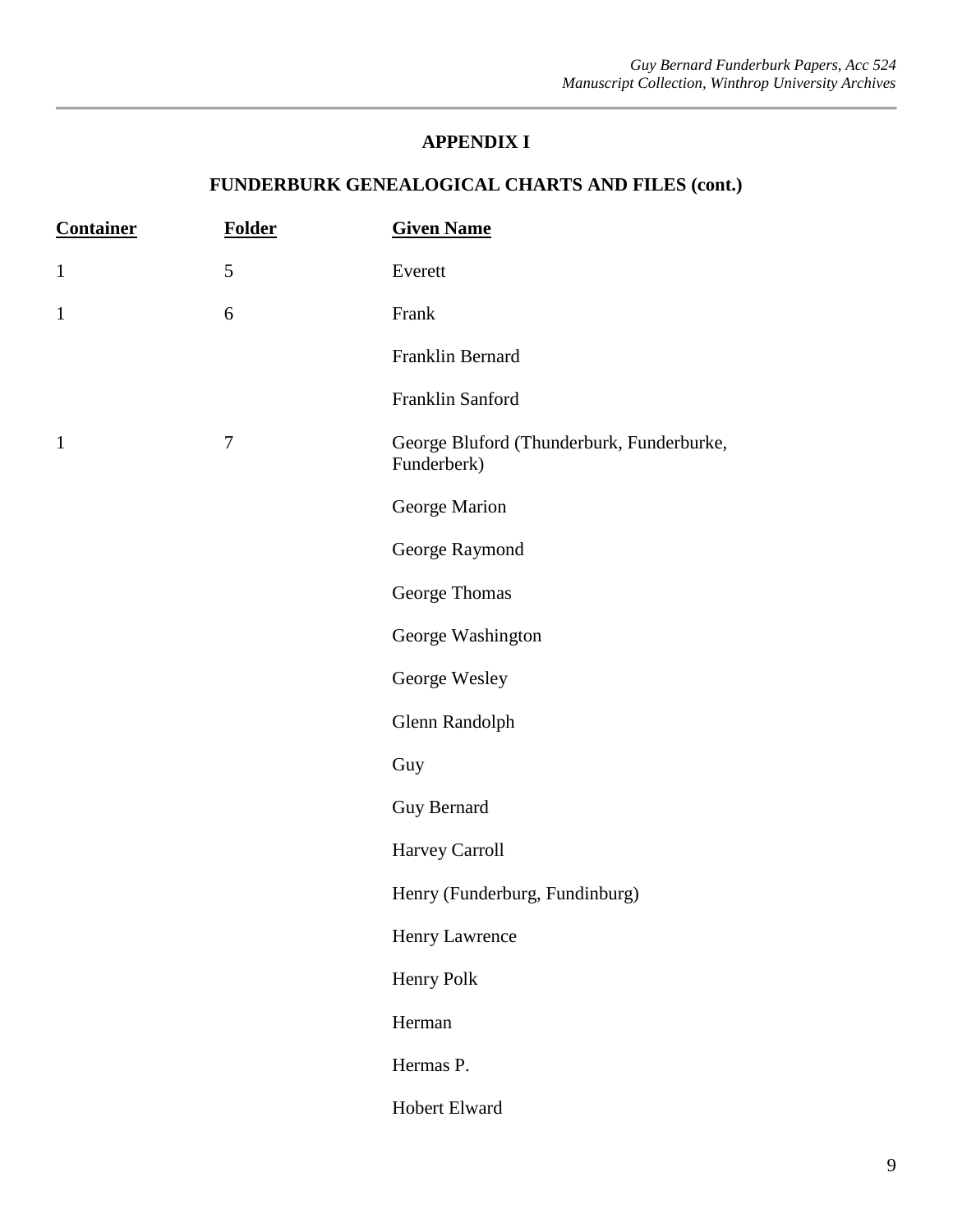| <b>Container</b> | <b>Folder</b>    | <b>Given Name</b>   |
|------------------|------------------|---------------------|
| $\mathbf{1}$     | $\boldsymbol{7}$ | <b>Howard Jones</b> |
|                  |                  | <b>Huey Agustus</b> |
|                  |                  | Hurley Anthony      |
| $\mathbf{2}$     | $\mathbf{9}$     | I.S.                |
|                  |                  | Ida                 |
|                  |                  | Isaac Chapell       |
| $\overline{2}$   | $10\,$           | J.F. Butler         |
|                  |                  | J. Green            |
|                  |                  | J. Jack             |
|                  |                  | Jack Elaine         |
|                  |                  | Jacob               |
|                  |                  | James B.            |
|                  |                  | James E.            |
|                  |                  | James Ernest        |
|                  |                  | James Sample        |
|                  |                  | James Thomas        |
|                  |                  | Jefferson Lee       |
|                  |                  | Jessie Lee          |
|                  |                  | Jessie May          |
|                  |                  | Jerry M.            |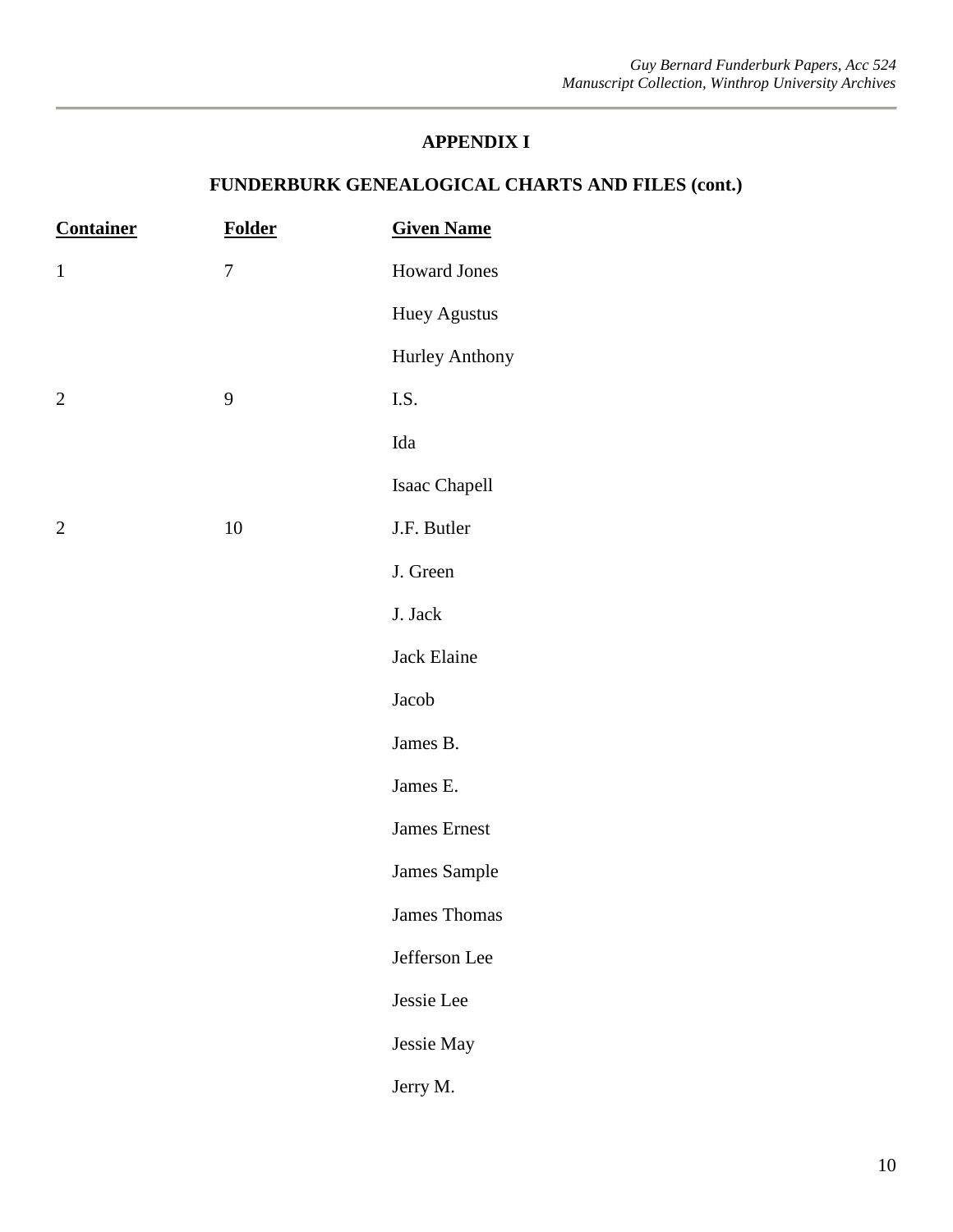| <b>Container</b> | <b>Folder</b> | <b>Given Name</b>      |
|------------------|---------------|------------------------|
| $\overline{2}$   | $10\,$        | John (Funderburg)      |
|                  |               | John Calhoun           |
|                  |               | John Calvin            |
|                  |               | John Ervin             |
|                  |               | John F.                |
|                  |               | John Harrison          |
|                  |               | John Nathan            |
|                  |               | John Reece             |
|                  |               | Joseph                 |
|                  |               | Kelley                 |
| $\overline{2}$   | 11            | L.D.                   |
|                  |               | Louis G.               |
| $\mathbf{2}$     | 12            | Marion F.              |
|                  |               | Marjorie Howell        |
|                  |               | Martha (Funderberg)    |
|                  |               | Martha Cordelia        |
|                  |               | Mary                   |
|                  |               | Mary Ann               |
|                  |               | Mavis (Twin of Addice) |
|                  |               | Minnie                 |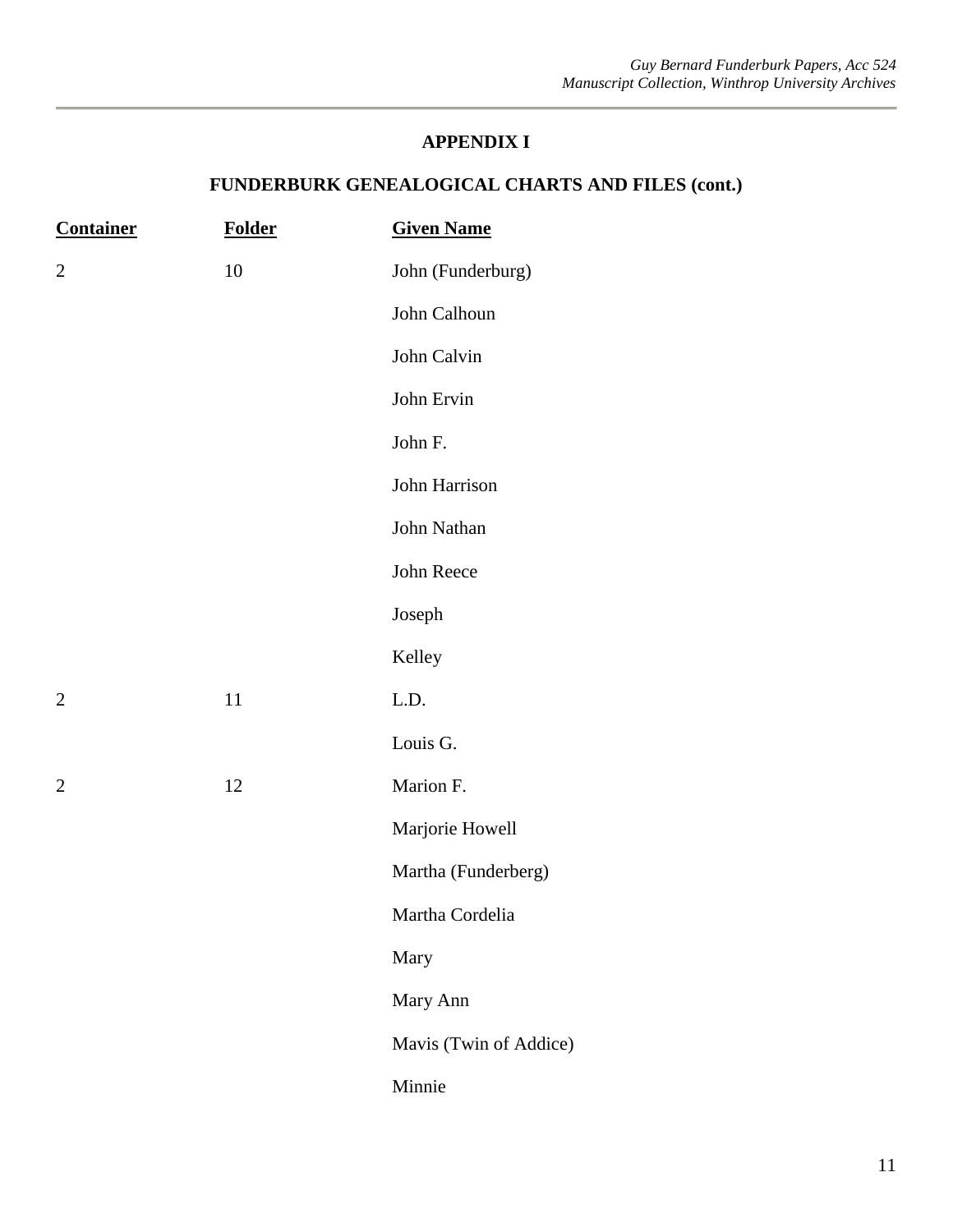| <b>Container</b> | <b>Folder</b> | <b>Given Name</b>                  |
|------------------|---------------|------------------------------------|
| $\mathbf{2}$     | 12            | Minor                              |
| $\overline{2}$   | 13            | Nathan                             |
|                  |               | Nathaniel Robert                   |
|                  |               | Nebraska                           |
|                  |               | Noah (Funderburg)                  |
|                  |               | Otto                               |
| $\overline{2}$   | 14            | Paul Dennis                        |
|                  |               | Perry                              |
|                  |               | Peter (Von der Berg, Von der Burg) |
| $\overline{2}$   | 15            | Raymond Fletcher                   |
|                  |               | <b>Raymond James</b>               |
|                  |               | Robert Franklin                    |
|                  |               | Roy Baxter                         |
|                  |               | Rupert (Albert)                    |
| $\overline{2}$   | 16            | Samuel David                       |
|                  |               | Sarah (Funderburgh)                |
|                  |               | Selona                             |
| 3                | 17            | T. Walt                            |
|                  |               | Terrissa                           |
|                  |               | Theodore Hurshel                   |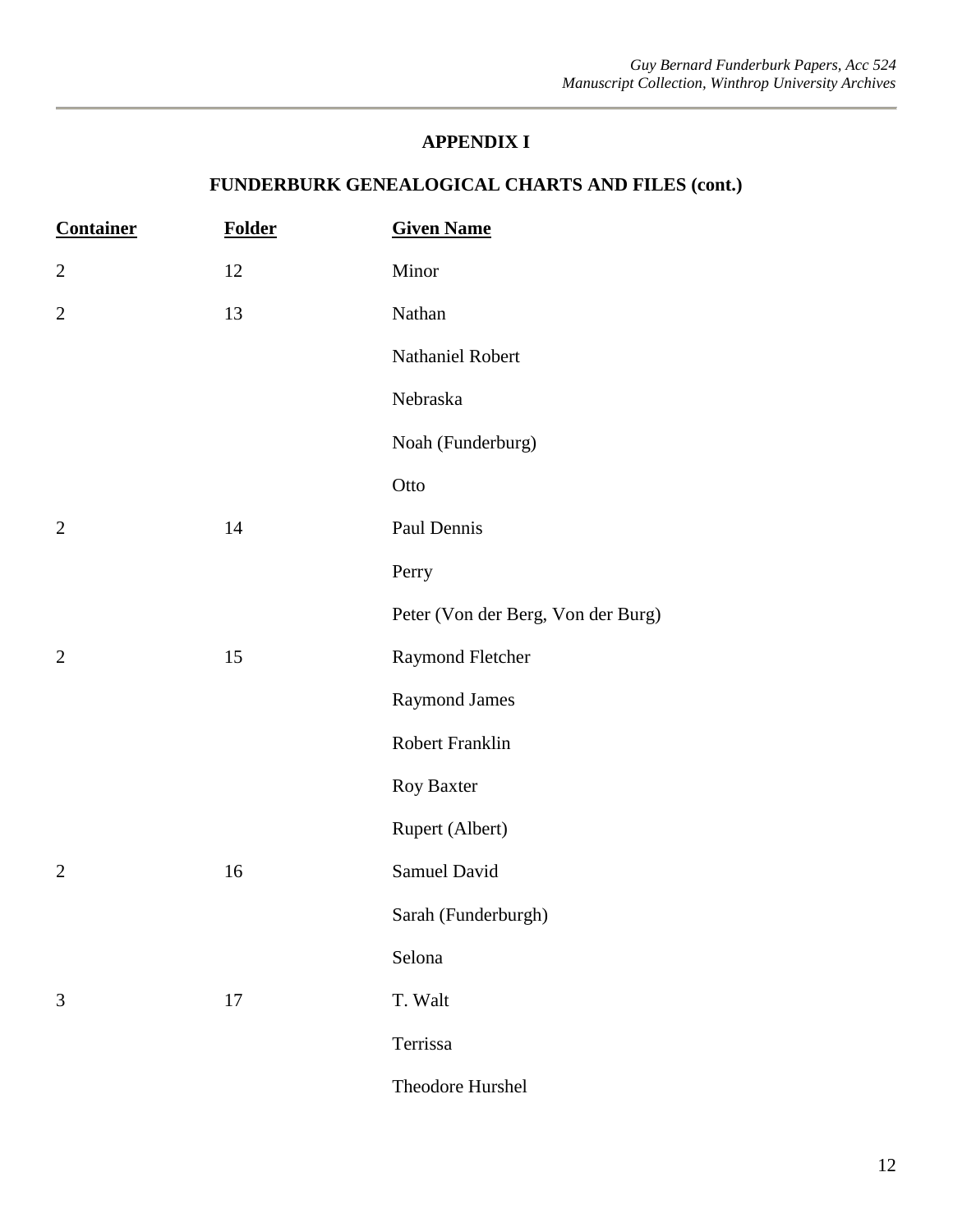| <b>Container</b> | <b>Folder</b> | <b>Given Name</b>                   |
|------------------|---------------|-------------------------------------|
| 3                | 17            | Thomas Abraham                      |
|                  |               | Thomas Austin                       |
|                  |               | Thomas B.                           |
|                  |               | Thomas J.                           |
|                  |               | Thomas Kenney                       |
|                  |               | Thomas Lee                          |
| 3                | 18            | Uriah Abel                          |
| 3                | 19            | Van R.                              |
|                  |               | Virgil (Funderburg)                 |
| 3                | 20            | Wade                                |
| 3                | $20 - 21$     | Walter (Van der Borg, Von der Burg) |
| 3                | 22            | William Alfred                      |
|                  |               | William B. (Funderburgh)            |
|                  |               | William Cary                        |
|                  |               | William D.                          |
|                  |               | William Jackson                     |
|                  |               | William Laney                       |
|                  |               | William Orin                        |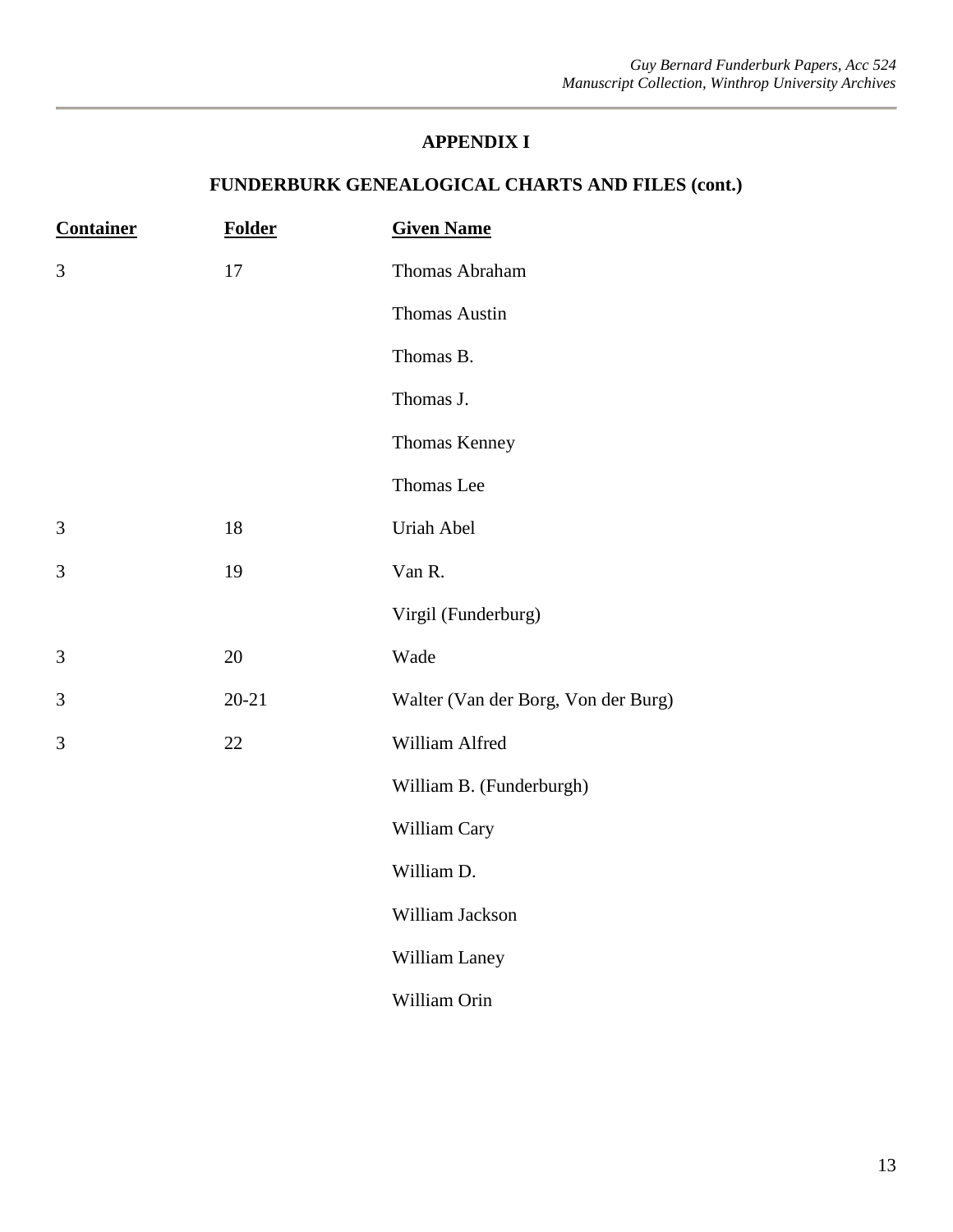| <b>AUSTRIA/GERMANY</b> | Funderburk, Carolyn     |
|------------------------|-------------------------|
| Funderburk, H.J.       | Funderburk, Connie      |
| Goldinger, Dr.         | Funderburk, H. Hanly    |
| Joester, Dr.           | Funderburk, Kelly       |
| Stüwer, Dr.            | Funderburk, Lester      |
| Braun, Dr. Fritz       | Funderburk, Ralph       |
|                        | Funderburk, Robert      |
| <u>ALABAMA</u>         | Funderburk, Wenonah     |
| Averitt, Ralph         | Funderburk, William     |
| Billingsley, Thomas    | Funderburke, Mary Ellen |
| Bingliam, Sharon       | Leatherwood, Martha     |
| Blue, Evelyn           | McCartha, Louise        |
| Brown, James           | Moore, Clarice          |
| Crouch, Wanda          | Oden, Laurie            |
| Fundaburk, Barbara     | Payne, Magdalene        |
| Fundaburk, Leon        | Poag, Helen             |
| Funderburg, Dick       | Vail, Andy              |
| Funderburg, Leslie     | Watters, Eloise         |
| Funderburg, Lonnie     |                         |
| Funderburg, Margaret   | <b>ARKANSAS</b>         |
| Funderburk, Aubrey     | Corbell, Mabel          |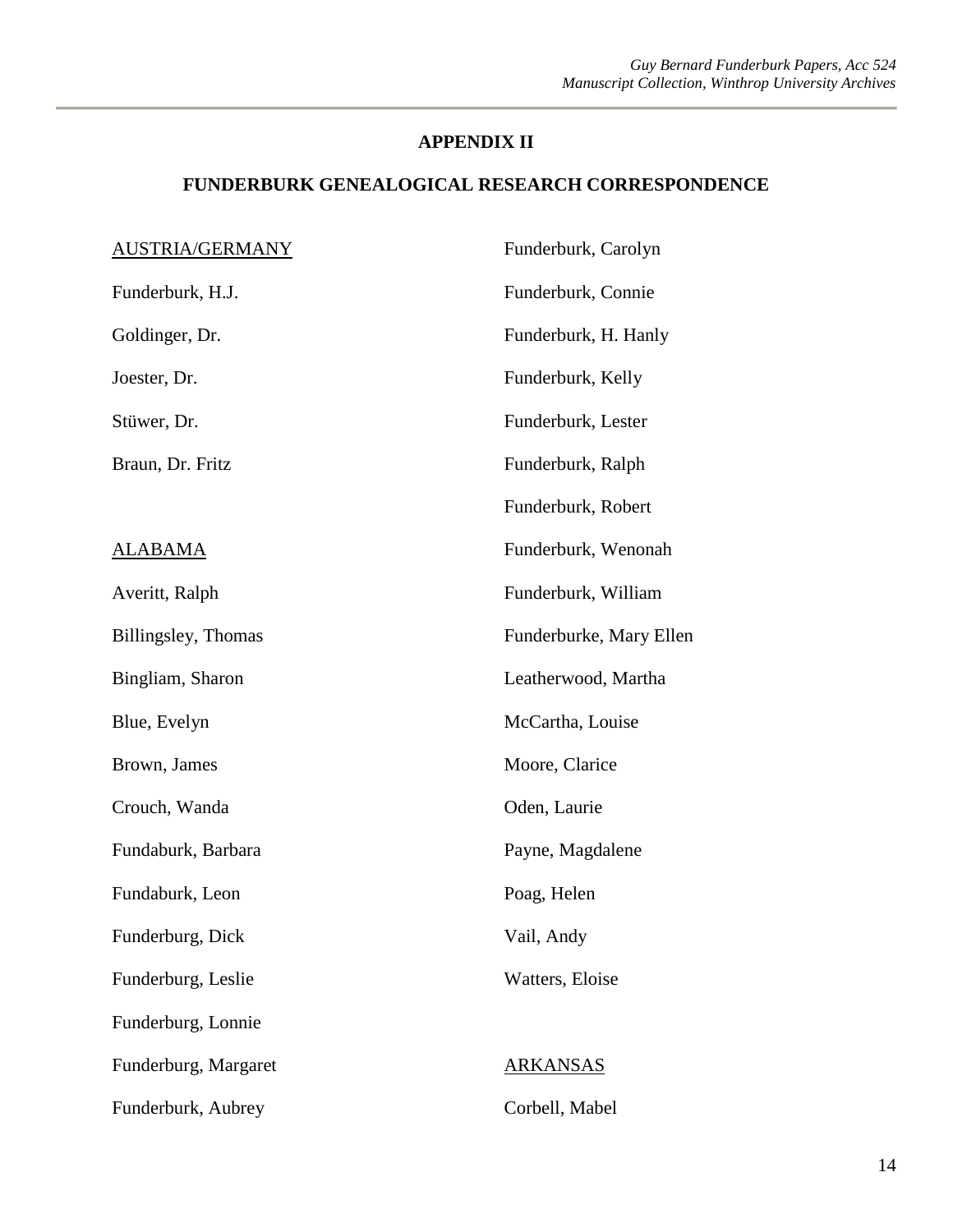| <b>ARKANSAS</b> (cont.) | Butler, Helen       |
|-------------------------|---------------------|
| Counsell, James         | Chester, Treva      |
| Funderburg, Louise      | Dornan, Pearl       |
| Funderburg, Murray      | Ducey, Carolyn      |
| Funderburg, Terry       | Faulk, Yvonne       |
| Funderburk, Henry       | French, Evelyn      |
| Funderburk, L.J.        | Funderburg, Frances |
| Funderburk, Orplia      | Funderburg, George  |
| Jones, Addie            | Funderburg, Louise  |
| Miller, Mittie          | Funderburg, Richard |
| Worley, Robert          | Runderburg, Ronald  |
|                         | Funderburg, Sylvia  |
| <b>ARIZONA</b>          | Funderburgh, Truman |
| Funderburk, Harold      | Funderburk, Charles |
|                         | Funderburk, Daisy   |
| <b>CALIFORNIA</b>       | Funderburk, Daniel  |
| Amos, Wanda             | Funderburk, Ennis   |
| Bennett, Mary           | Funderburk, George  |
| Bork, June              | Funderburk, Max     |
| Brede, Captola          | Funderburk, Paul    |
| Brents, Helen           | Funderburk, Wenonah |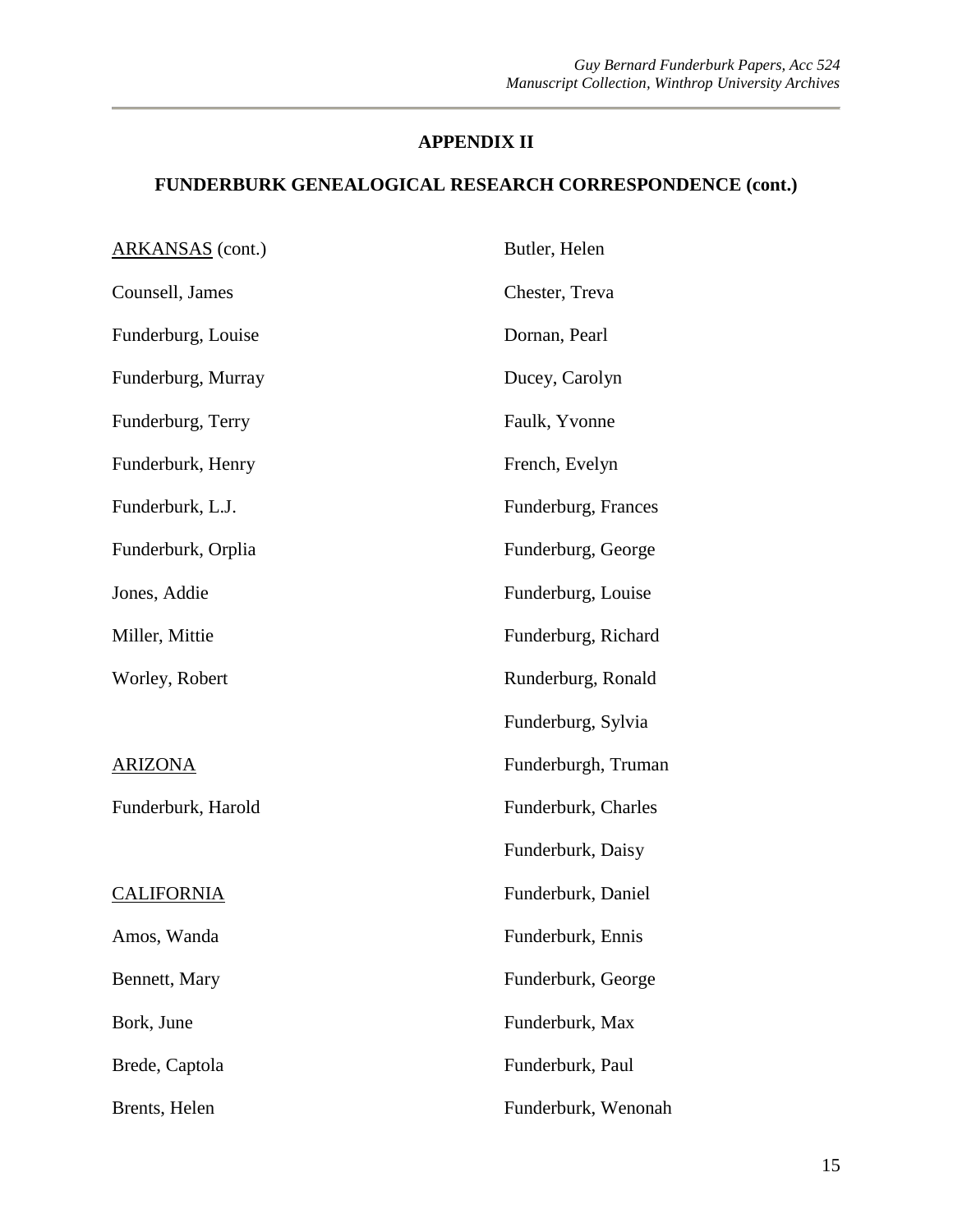| CALIFORNIA (cont.)  | <b>COLORADO</b>             |
|---------------------|-----------------------------|
| Harvey, Ruby        | Funderburk, Henry           |
| Hoffman, Edward     |                             |
| Honeyman, Gale      | <b>DISTRICT OF COLUMBIA</b> |
| Horn, Reba          | Funderburk, J. Baxter       |
| Jernigan, Josephine | Murphy, Elisabeth           |
| Kennedy, Marvin     |                             |
| Knight, Charles     | <b>FLORIDA</b>              |
| Lamoureaux, Mildred | Avery, Jonnie               |
| McCreedy, Shirley   | Bard, Marguerite            |
| Phalonger, Wreathl  | Cacciatore, Ronald          |
| Piper, Wilford      | Funderburg, Victor          |
| Powers, Bernice     | Funderburk, Elizabeth       |
| Rodarme, Harold     | Funderburk, Jesse B.        |
| Sams, Coleen        | Funderburk, John C.         |
| Schmitt, Alva       | Funderburk, Martha          |
| South, Betty        | Funderburk, Peggy           |
| Turpin, Ida         | Funnderburk, Ray            |
|                     | Funderburk, T.J.            |
| <b>CANAL ZONE</b>   | Funderburk, Wiley G.        |
| Cleveland, William  | Funderburk, William         |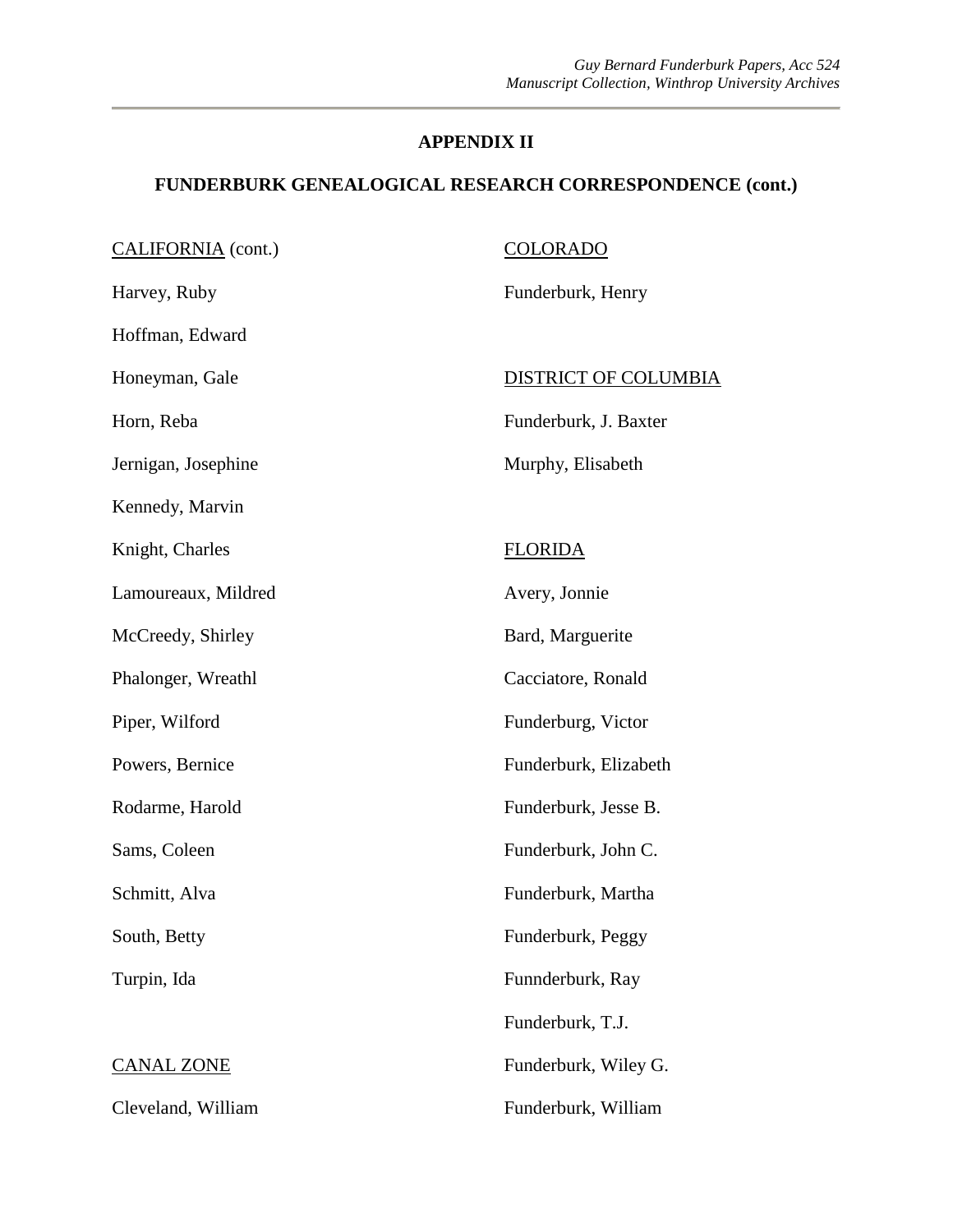| FLORIDA <sub>(cont.)</sub> | Funderburk, A.G.    |
|----------------------------|---------------------|
| Hallock, Mildred           | Funderburk, Al      |
| Jackson, Bruce             | Funderburk, C.B.    |
| Johnson, Marilyn           | Funderburk, E.M.    |
| Leetch, William            | Funderburk, G.E.    |
| Mogensen, Meryl            | Funderburk, G.W.    |
| Porter, Ruth               | Funderburk, Heyward |
| Richardson, Margie         | Funderburk, Orpha   |
| Rose, Betty                | Funderburk, Sarah   |
| Stuart, Peola              | Funderburk, Thomas  |
| Thomas, Frances            | Funderburk, W.D.    |
|                            | Hambric, Nell       |
| <b>GEORGIA</b>             | Hubble, Lou         |
| Apperson, Chestia          | Johnson, Lydia      |
| Barber, Geneva             | Lewis, Vonyie       |
| Boerner, Frances           | Lloyd, Vivivan      |
| Brown, John                | Millican, Beatrice  |
| Calhoun, Ernestine         | Murphy, Myilice     |
| Coursey, Julia             | Otto, Katherine     |
| Erdman, Alanche            | Sampson, M.P.       |
| Funderburg, Murray         | Sloan, Brenda       |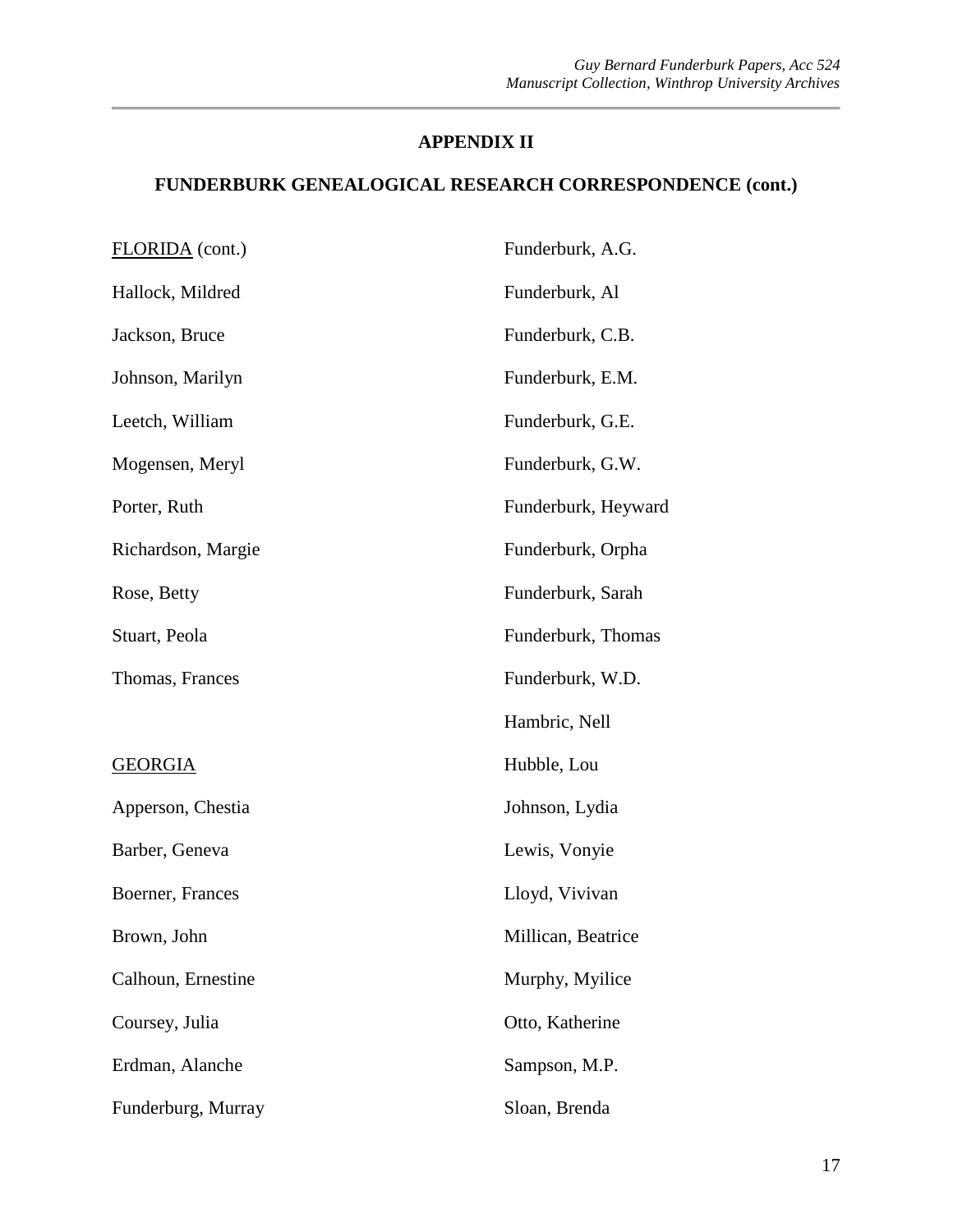| <b>GEORGIA</b> (cont.) | <b>IOWA</b>             |
|------------------------|-------------------------|
| Smart, Olga            | Link, Lora F.           |
| Tillman, Eleanor       |                         |
| Voyles, Janet          | <b>KANSAS</b>           |
| Waits, Doris           | Funderburg, Henry       |
| Ward, Tessie           |                         |
| Whitehurst, Beverly    | <b>KENTUCKY</b>         |
| Willingham, Robert     | Dalton, Tella           |
| Woodard, Janie         | Fairchild, Betty        |
|                        | Funderburk, Claude      |
| <b>ILLINOIS</b>        | Johnson, Marilyn        |
| Lloyd, Earle R.        | Peercy, Robert F.       |
| Kettlekamp, Mary Jane  | Stokes, Mary Ann        |
| Thein, Dorothy         |                         |
| Wright, Opal           | LOUISIANA               |
|                        | Blissad, Bess           |
| <b>INDIANA</b>         | Bradley, Ruth           |
| Funderburg, D.D.       | Brown, Elvie Nolan      |
| Funderburk, E.R.       | Butler, Catherine       |
|                        | Funderburk, Ava         |
|                        | Funderburk, Benjamin O. |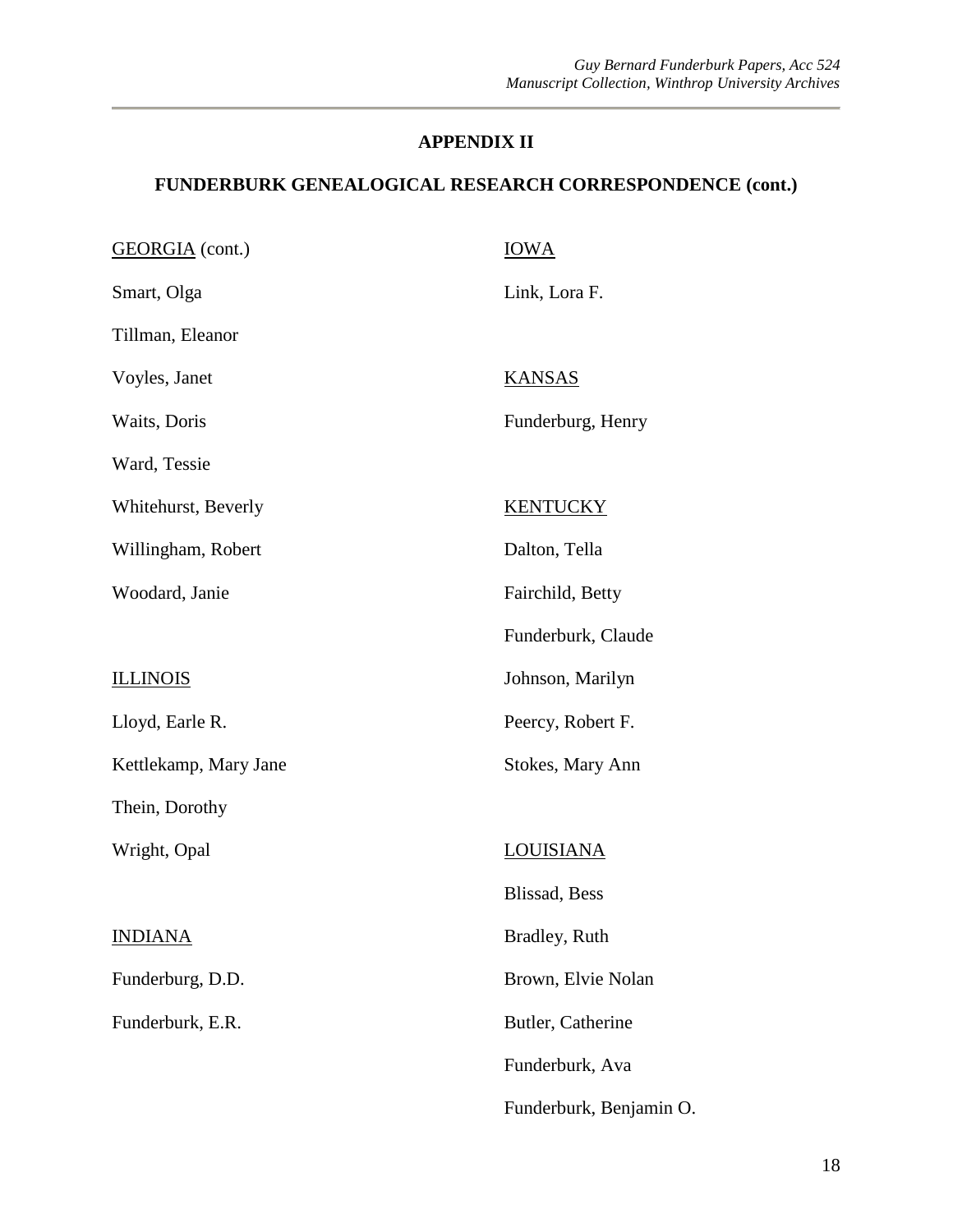| LOUISIANA (cont.)      | Wisher, Milton           |
|------------------------|--------------------------|
| Funderburk, Clyde L.   |                          |
| Funderburk, Herman     | <b>MICHIGAN</b>          |
| Funderburk, Hubie      | Funderburg, Earl         |
| Funderburk, Jess       | Funderburg, Wayne        |
| Funderburk, Joe M.     | Hicks, H.L.              |
| Funderburk, M.M.       |                          |
| Funderburk, Madison L. | <b>MISSISSIPPI</b>       |
| Funderburk, Minor      | Gorman, Randal           |
| Funderburk, Morris     | Brewer, Cleta Funderburk |
| Funderburk, Sidney     | Evans, Eugenia G.        |
| Funderburk, Wilbur     | Funderburk, Ava          |
| Green, Sam H.          | Funderburk, Harriet      |
| Hudson, Marsha         | Funderburk, Marry        |
| Key, Lance             | Funderburk, Noah         |
| Key, Vaughn            | Funderburk, R.P.         |
| Landreaux, Courtland   | McCoy, Dariel            |
| McKeithen, Marjorie    | Paine, Lou Anna          |
| Millikin, Telma        | Pierce, Linda B.         |
| Nolan, Mildred         | Pigford, E.E.            |
| Vern, Minor            | Shelton, Frances         |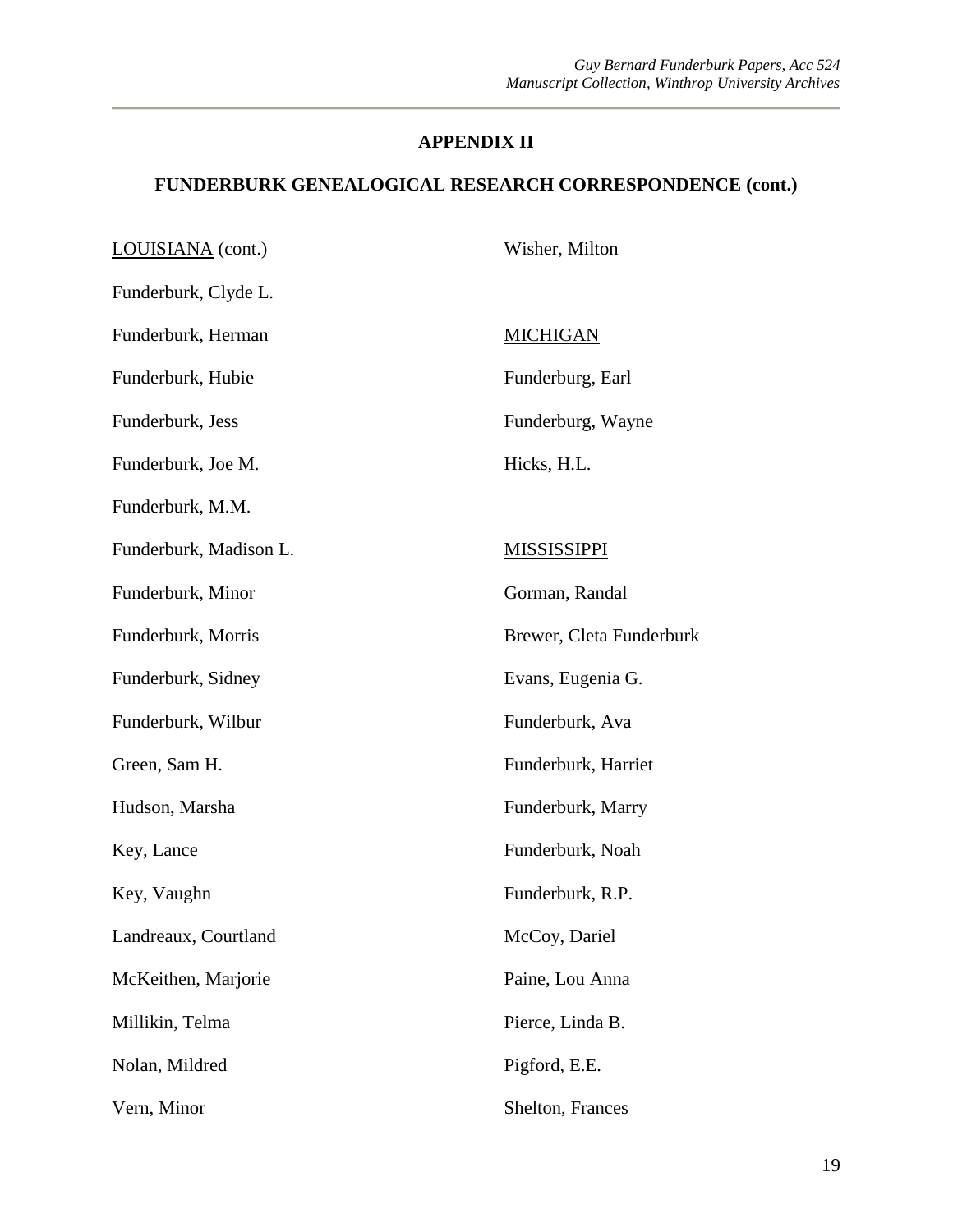| MISSISSIPPI (cont.)   | Fox, Peter                  |
|-----------------------|-----------------------------|
| Taylor, Mary          | Funderburk, Kit             |
|                       | Funderburk, Eugene B.       |
| <u>MISSOURI</u>       | Leatherwood, Martha         |
| Funderburk, Donald G. | Settle, James               |
| Funderburk, George    |                             |
| Funderburk, Martha P. | NORTH CAROLINA              |
| Hull, Wilma J.        | Belk, Nettie                |
| Langley, Elizabeth    | Canady, John D.             |
| Lewis, Wheeler        | Cathey, Hugh A.             |
| Miller, Hazel         | Cleveland, Manson           |
| Owen, Marilyn Carter  | Davis, M.L.                 |
| Rodarme, Harold E.    | Ellis, Joyce Smith          |
| Shockey, Frances Ann  | Funderburk, Bascom M.       |
|                       | Funderburk, Better          |
| <b>NEW MEXICO</b>     | Funderburk, Carrie          |
| Keese, Lewis (Mrs.)   | Funderburk, C.C.            |
|                       | Funderburk, Donald          |
| <b>NEW YORK</b>       | Funderburk, Earl C.         |
| Cleveland, Dorothy    | Funderburk, George          |
| Cleveland, Noah       | Funderburk, James O. (Mrs.) |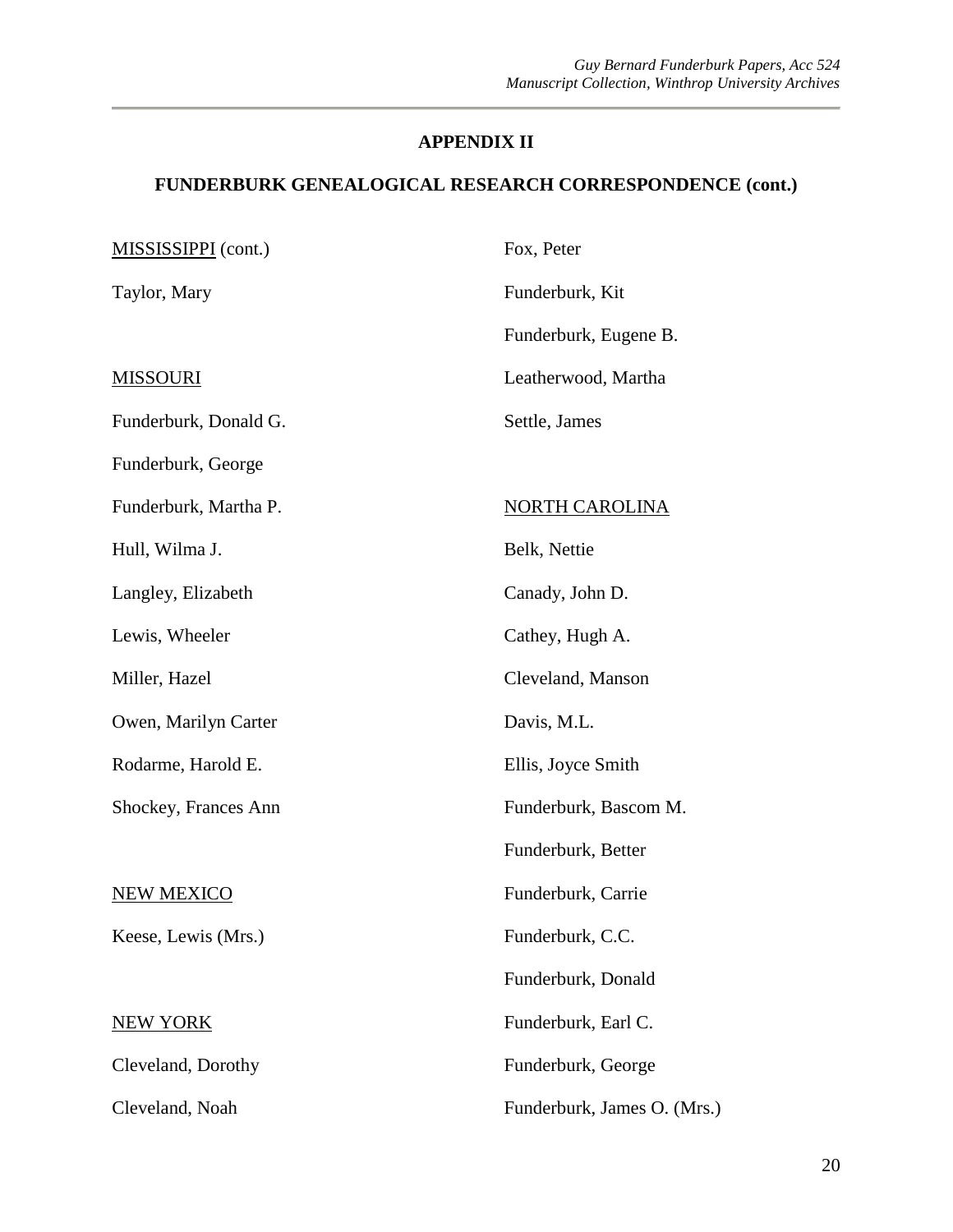| <b>NORTH CAROLINA</b> (cont.) | Funderburke, R. Thomas |
|-------------------------------|------------------------|
| Funderburk, Jim R.            | Gulledge, Sarah        |
| Funderburk, Joe (Mrs.)        | Gunter, Phyllis        |
| Funderburk, Joel M.           | Hoffman, Audrey        |
| Funderburk, Julian            | Johnson, Shelby        |
| Funderburk, Kathleen          | Kerr, Annie Funderburk |
| Funderburk, Louis             | Knight, Watha          |
| Funderburk, Mark S., Sr.      | Lipscomb, E.F.         |
| Funderburk, Martha            | McDaniel, Eula         |
| Funderburk, Maude             | McRae, Nell B.         |
| Funderburk, Ray D.            | Massey, Emelia         |
| Funderburk, Robert J.         | Miller, Linda          |
| Funderburk, Ruby P.           | Monroe, Bessie         |
| Funderburk, Stephen           | Montgomery, Betsy      |
| Funderburk, Thelma S.         | Morgan, Doris          |
| Funderburk, William C.        | Morgan, Margaret       |
| Funderburk, William S., Jr.   | Moss, Doris            |
| Funderburk, W.O.              | Parker, Frances        |
| Funderburke, B.E.             | Phillips, Mary Louise  |
| Funderburke, Gilda            | Shelby, Caroline       |
| Funderburke, Maude            | Starnes, Herman        |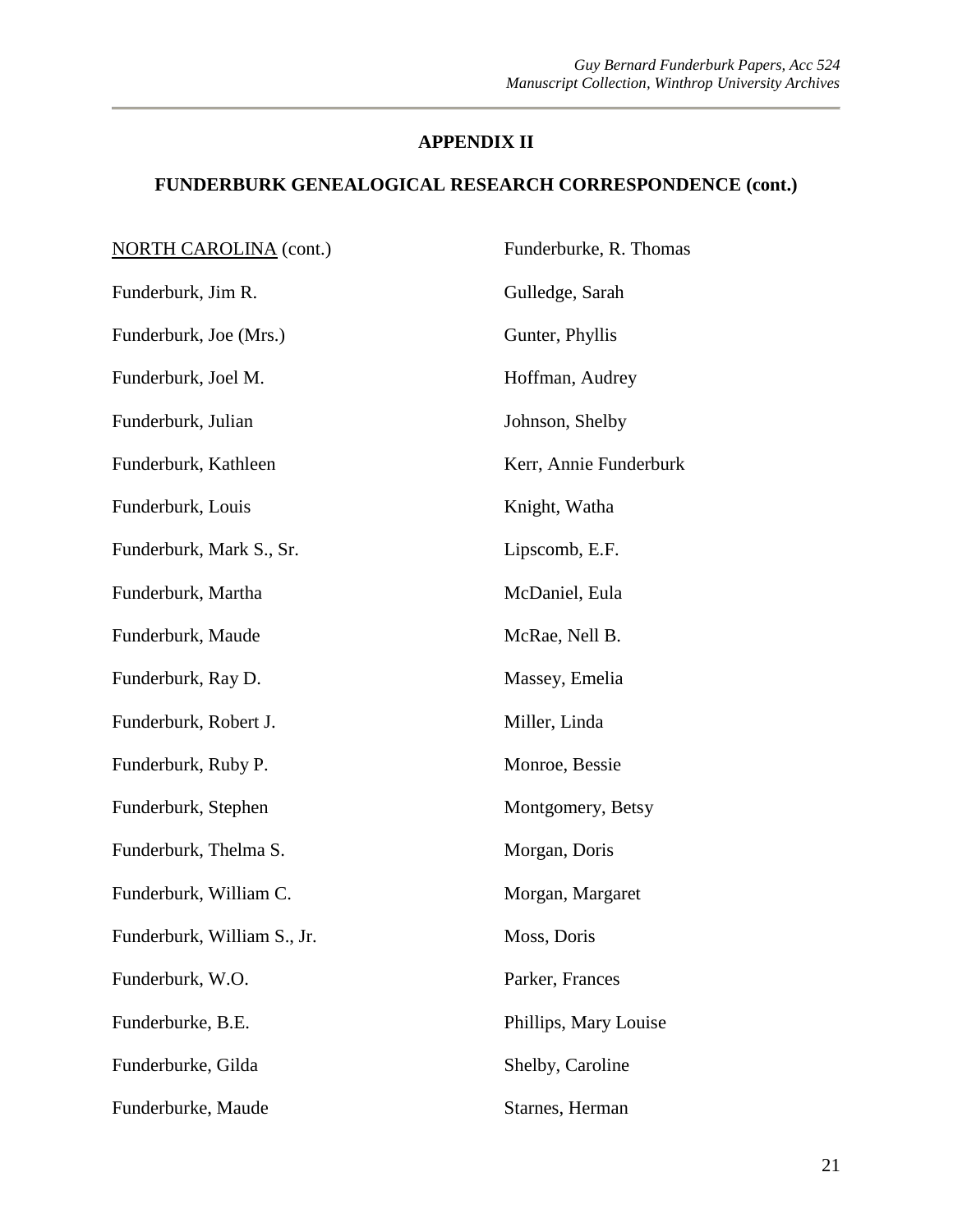#### **FUNDERBURK GENEALOGICAL RESEARCH CORRESPONDENCE (cont.)**

| <b>OHIO</b>          | Funderburk, John        |
|----------------------|-------------------------|
| Bamhart, Helen       | Funderburk, T.H.        |
| Funderburg, Alvin K. | Funderburk, William     |
| Funderburg, Arlin B. | Guest, Bill L.          |
| Funderburg, David    | Hill, George A.         |
| Funderburg, Faye     | Hoggle, Mrs. Warren     |
| Funderburg, Glen     | Irester, Golda Hodgson  |
| Funderburgh, Ralph   | James, Jo Dean Bradley  |
| Funderburk, Gary L.  | Meade, Roy C.           |
| Funderburk, Thomas   | Paine, Mrs. Thomas Fite |
| Halbert, Mancy       | Rodarm, Ted             |
| Spangler, Thomas D.  | Thurman, Versie         |
| Strate, Rhea F.      |                         |
| Studebaker, Emmert   | <b>OREGON</b>           |
| Young, Margaret      | Wilson, Iney            |
|                      |                         |
| <b>OKLAHOMA</b>      | <b>SOUTH CAROLINA</b>   |
| Booth, Mrs. John N.  | Ayers, Jessie           |
| Corrigan, Patsy      | Cease, Lynn             |
| Creekmore, Mrs. W.C. | Duke, B. L.             |

Funderburgh, Gloria

Funderburk, Abe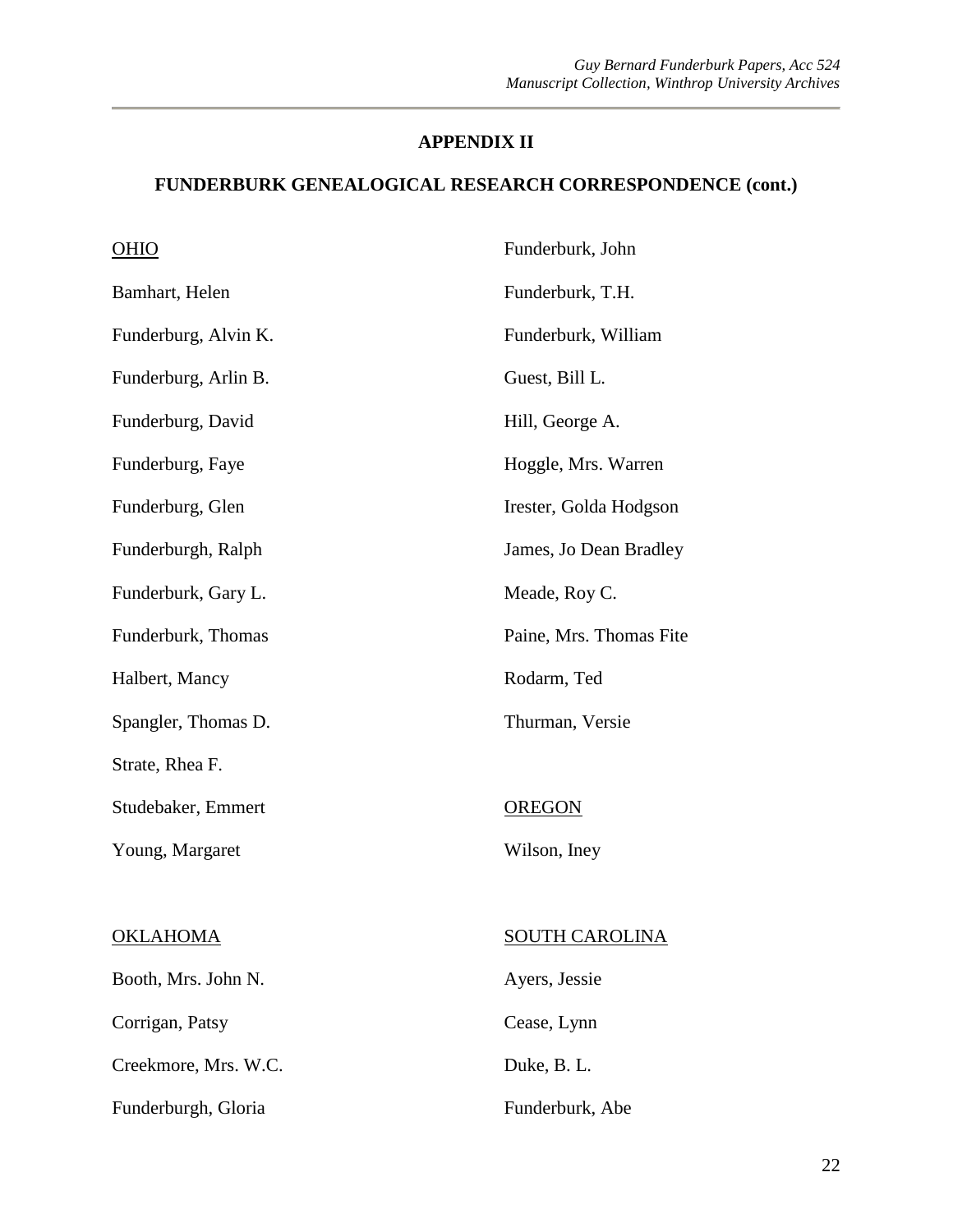| <b>SOUTH CAROLINA</b> (cont.) | Keaton, Atha        |
|-------------------------------|---------------------|
| Funderburk, Carrie            | Medlin, Dorothy     |
| Funderburk, C. D.             | Milligan, Beatrice  |
| Funderburk, Charles           | Mullen, Maxine      |
| Funderburk, Effie             | Plyer, John Laney   |
| Funderburk, Emory B.          | Plyer, Mattie       |
| Funderburk, Fred              | Plyer, Nina         |
| Funderburk, Harold            | Roberson, Nancy     |
| Funderburk, J. B.             | Sloan, "Mama"       |
| Funderburk, Joseph            | Smoade, Annie       |
| Funderburk, Juanita           | Stephenson, Martha  |
| Funderburk, L. G.             | Watkins, W. E.      |
| Funderburk, Larry             | Winburn, Oleta      |
| Funderburk, Laura             |                     |
| Funderburk, Marion            | <b>SOUTH DAKOTA</b> |
| Funderburk, Robert            | McClure, Mrs. Jack  |
| Funderburk, Ruth Ann          | Orem, Chester P.    |
| Funderburk, Sapp              |                     |
| Funderburk, Virginia          | <b>TENNESEE</b>     |
| Funderburk,, W. R.            | Doddridge, Louise   |
| Hubbard, Kate                 | Funderburk, G. S.   |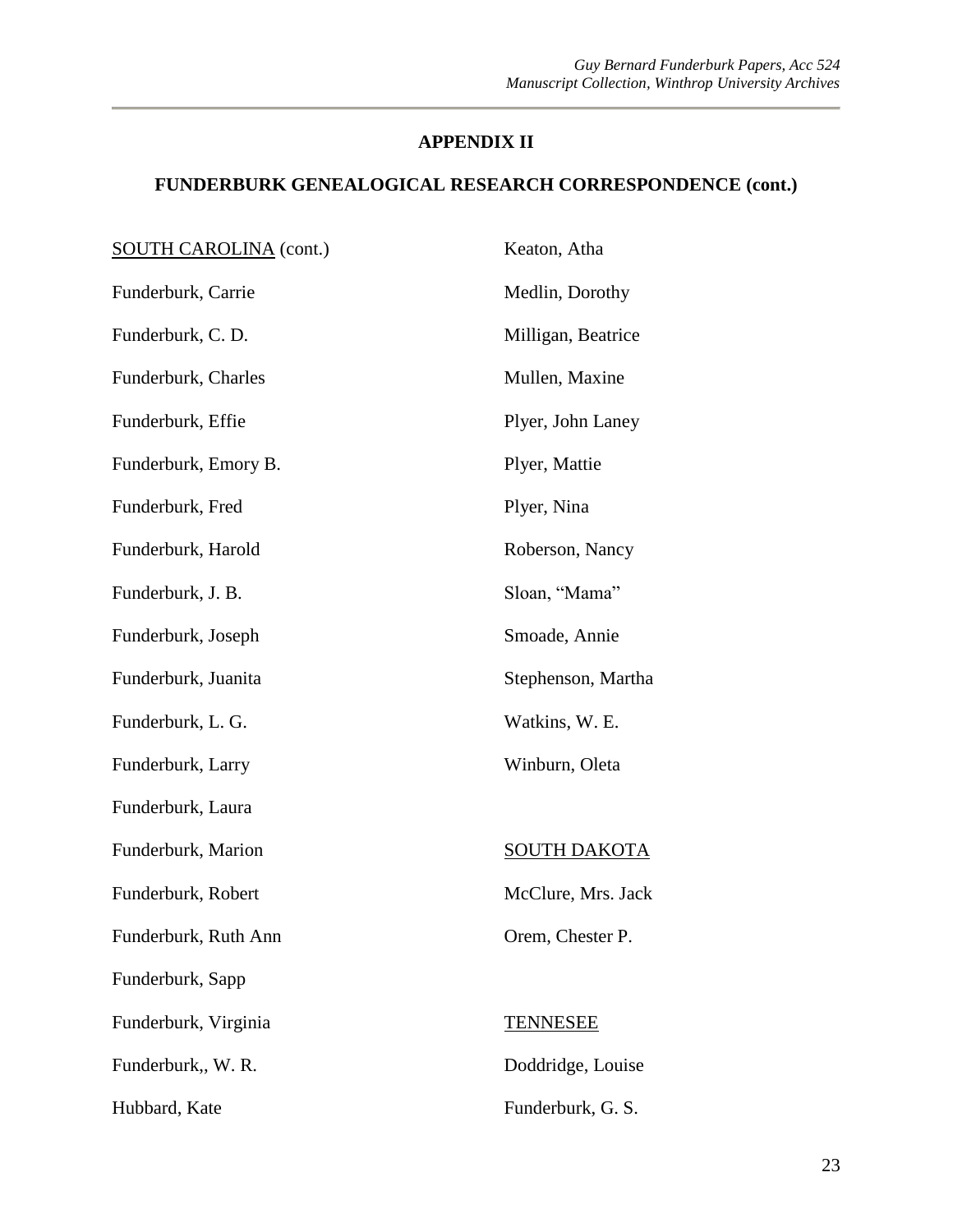| <b>TENNESEE</b> (cont.) | Funderburk, J. B.    |
|-------------------------|----------------------|
| Grove, Louise           | Funderburk, Jim      |
|                         | Funderburk, J. L.    |
| <b>TEXAS</b>            | Funderburk, J. W.    |
| Boggs, Loretta          | Funderburk, Larry    |
| Boyd, Nita              | Funderburk, Marshall |
| Cleveland, J. Edward    | Funderburk, P. D.    |
| Cleveland, Manson       | Funderburk, Patricia |
| Cook, Lucille           | Funderburk, Patrick  |
| Durham, Joe             | Funderburk, Randall  |
| Felt, Betty             | Garrett Wanda        |
| Funderburk, Adair       | Gilpin, Lou          |
| Funderburk, B. K.       | Green, Sam           |
| Funderburk, Clyde       | Greene, John Plath   |
| Funderburk, Dale        | Harrowing, Frank     |
| Funderburk, Edd         | House, Orlena        |
| Funderburk, Elizabeth   | Hughston, Richard    |
| Funderburk, Gertie      | Jenkins, Gladys      |
| Funderburk, H. C.       | Jones, Norma         |
| Funderburk, Hubie       | Keese, Patti         |
| Funderburk, Iney        | Lancaster, Naomi     |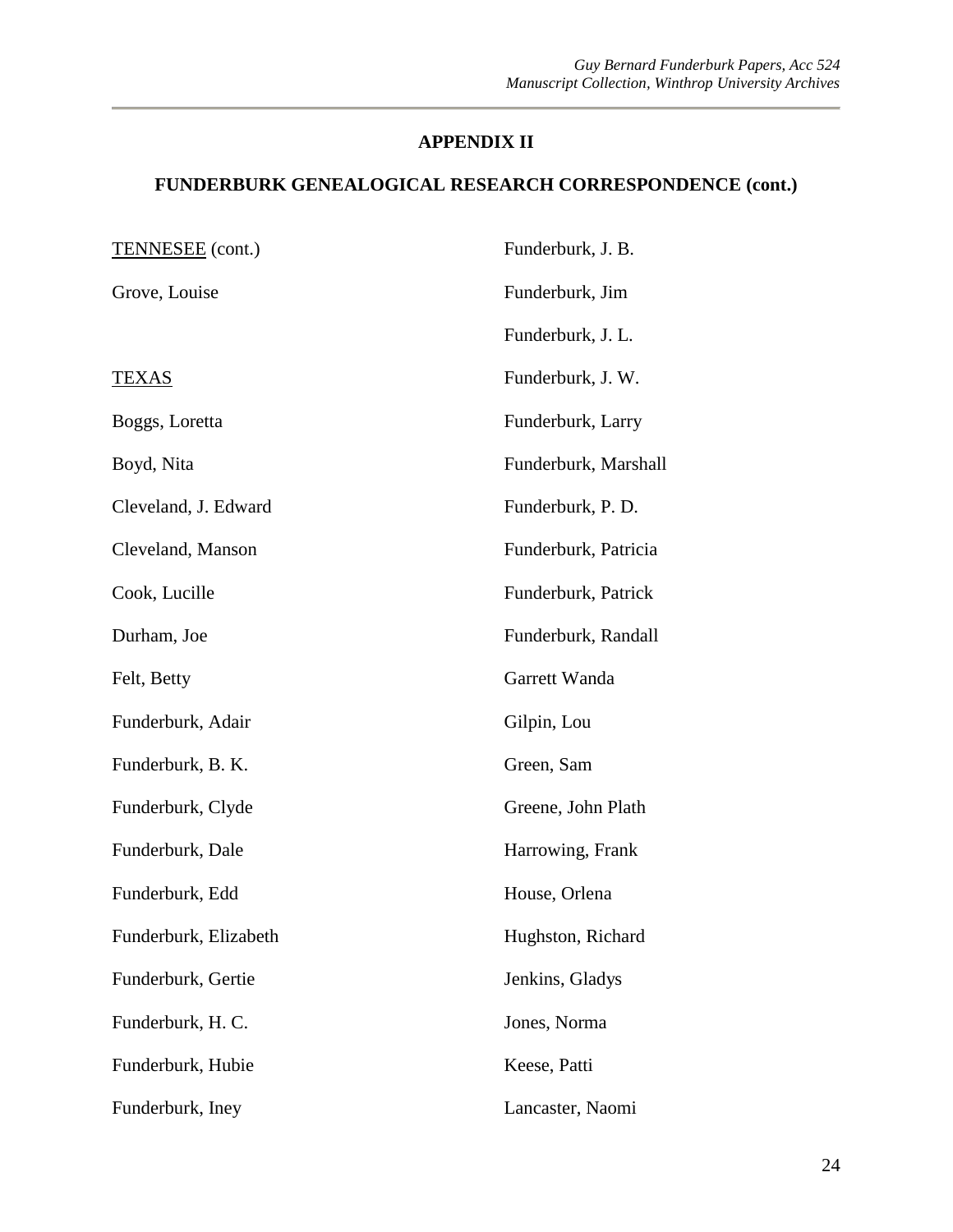| TEXAS (cont.)    |                    |
|------------------|--------------------|
| Marlowe, Marie   | <b>UTAH</b>        |
|                  | Hart, Loma         |
| Monroe, Besall   | Lampros, Jack      |
| Morrison, Jewell |                    |
| Murphy, Dixie    | Purdrase, Betty    |
| Randall, Dessa   |                    |
| Russell, John    | <b>WASHINGTON</b>  |
| Stanback, Emilee | Brede, Captola     |
|                  | Lercher, Evelyn    |
| Wainner, George  | Odell, Thelma      |
| Webb, Gerald     |                    |
| White, Calvin    | Wright, Sally      |
| White, Lena      |                    |
| Wilkins, C. A.   | WISCONSIN          |
|                  | Funderburk, Melvin |
| Williams, C. L.  | Roberts, Verna     |
| Wise, Bell       |                    |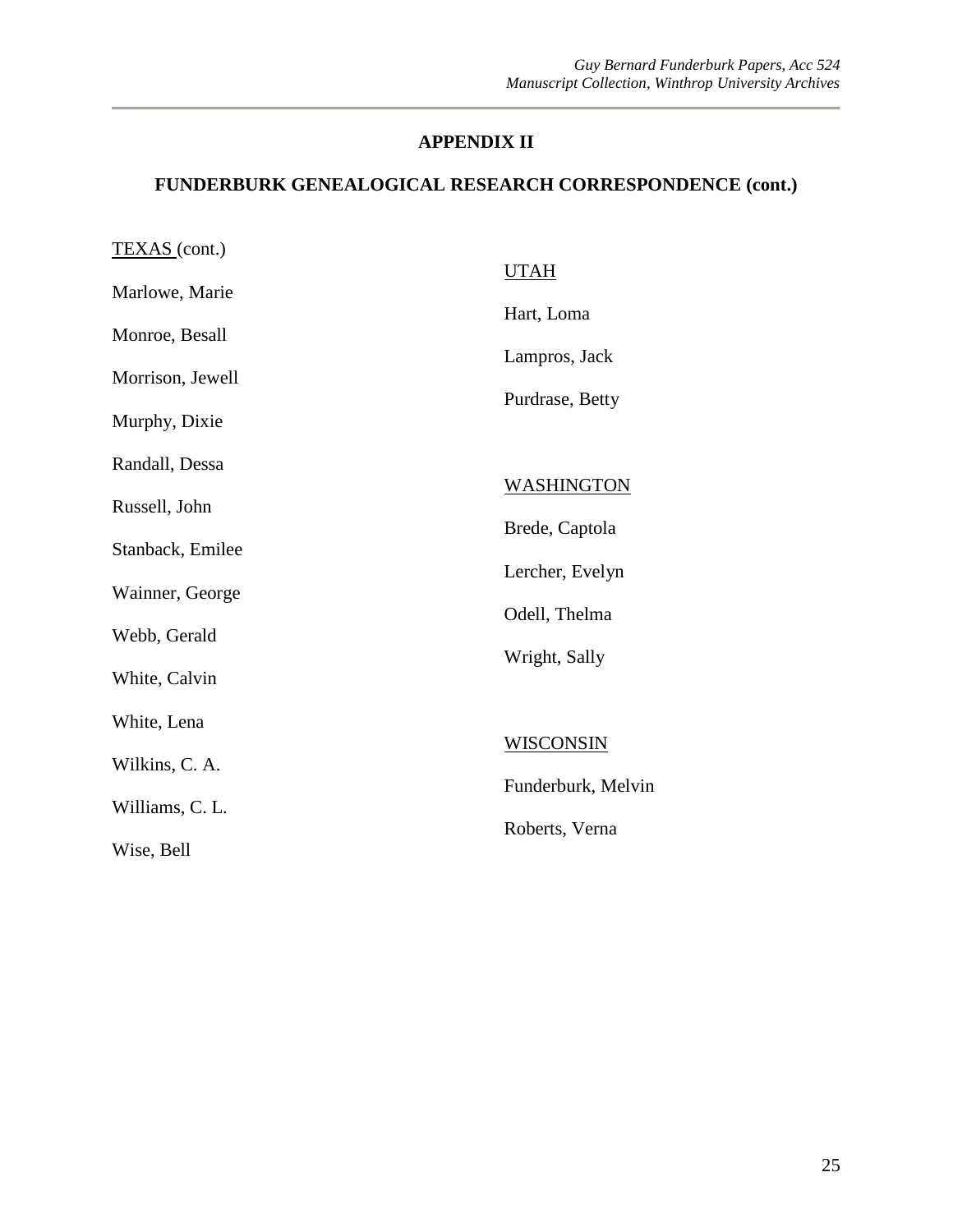#### **GENERAL CORRESPONDENCE**

| <u>From:</u>         | <u>To:</u>                          |
|----------------------|-------------------------------------|
| Apperson, Chestia    | Funderburk, Harold<br>Watts, Jasper |
| Ayers, Jessie        | Funderburk, Coble                   |
| Byrd, William        | Funderburk, E. L.                   |
| Carlton, Doyle       | Funderburk, T. J.                   |
| Coursey, Julia       | Funderburk, Hannah                  |
| Fagler, Frederic     | Funderburk, Charles                 |
| Funderburk, C. B.    | Funderburk, Harold                  |
| Funderburk, Charles  | Philadelphia Chamber of Commerce    |
| Funderburk, Coble    | Ayers, Jessie                       |
| Funderburk, Euther   | Funderburk, T. D.                   |
| Funderburk, Harold   | Moon, Chestia                       |
| Funderburk, John     | Funderburk, Dr. Joe                 |
| Funderburk, Lila     | Funderburk, Charles                 |
| Funderburk, Mitchell | Cleveland, Manson                   |
| Funderburk, O.C.     | Funderburk, Harold                  |
| Funderburk, Sapp     | Fountain, J. L.                     |
| Funderburk, W.       | Amos, Wanda                         |
| Franklin, W. Meil    | Hough, Ben C.                       |
| Friedricks, Dr.      | Funderburk, Charles Culp            |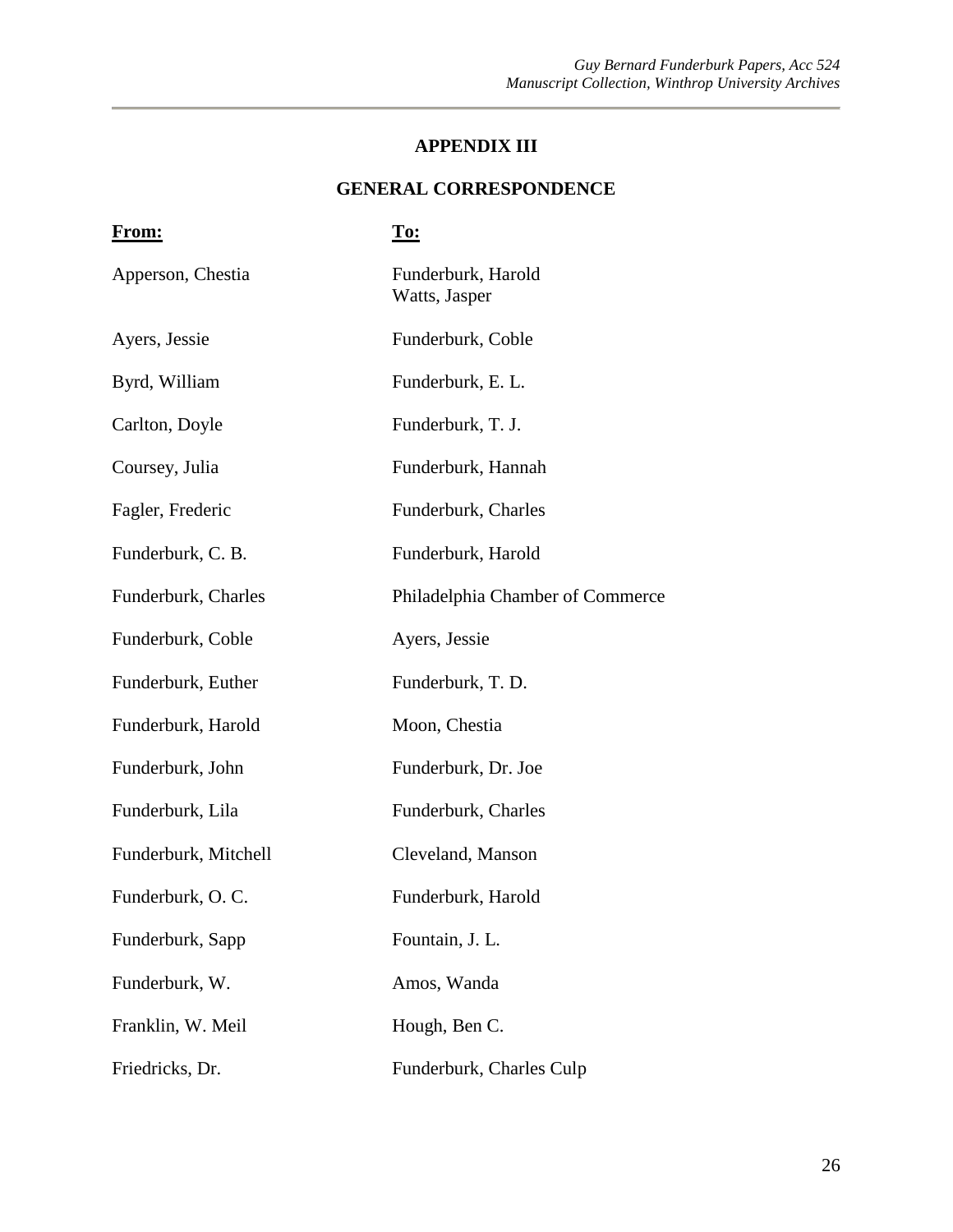#### **GENERAL CORRESPONDENCE (cont.)**

| <u>From:</u>           | <u>To:</u>          |
|------------------------|---------------------|
| Gilpin, John D.        | <b>Salem Press</b>  |
| Hallock, Mildred       | Mogenson, Meryl     |
| Harmon, W. Gray        | Funderburk, Charles |
| Harris, John L.        | Funderburk, C. B.   |
| Hough, Mrs. Perry Bell | Leon?               |
| Jansen, Roy            | Funderburk, Charles |
| Lewis, Vonyie          | "Phillis"           |
| Luttger, Adriane       | Funderburk, Charles |
| Miller, Mittie         | Funderburk, Dr. Joe |
| Phillip, Mae           | Jennings, Virginia  |
| "Aunt Mildred"         | Funderburk, Adair   |
|                        | Unknown Origin      |
| Blue, Evelyn           |                     |
| Funderburk, Hobert     |                     |
| Funderburk, James      |                     |
| Funderburk, Harry      |                     |
| Funderburk, Madeline   |                     |
| Funderburk, Maree      |                     |
| Funderburk, Marvin     |                     |
| Funderburke, John      |                     |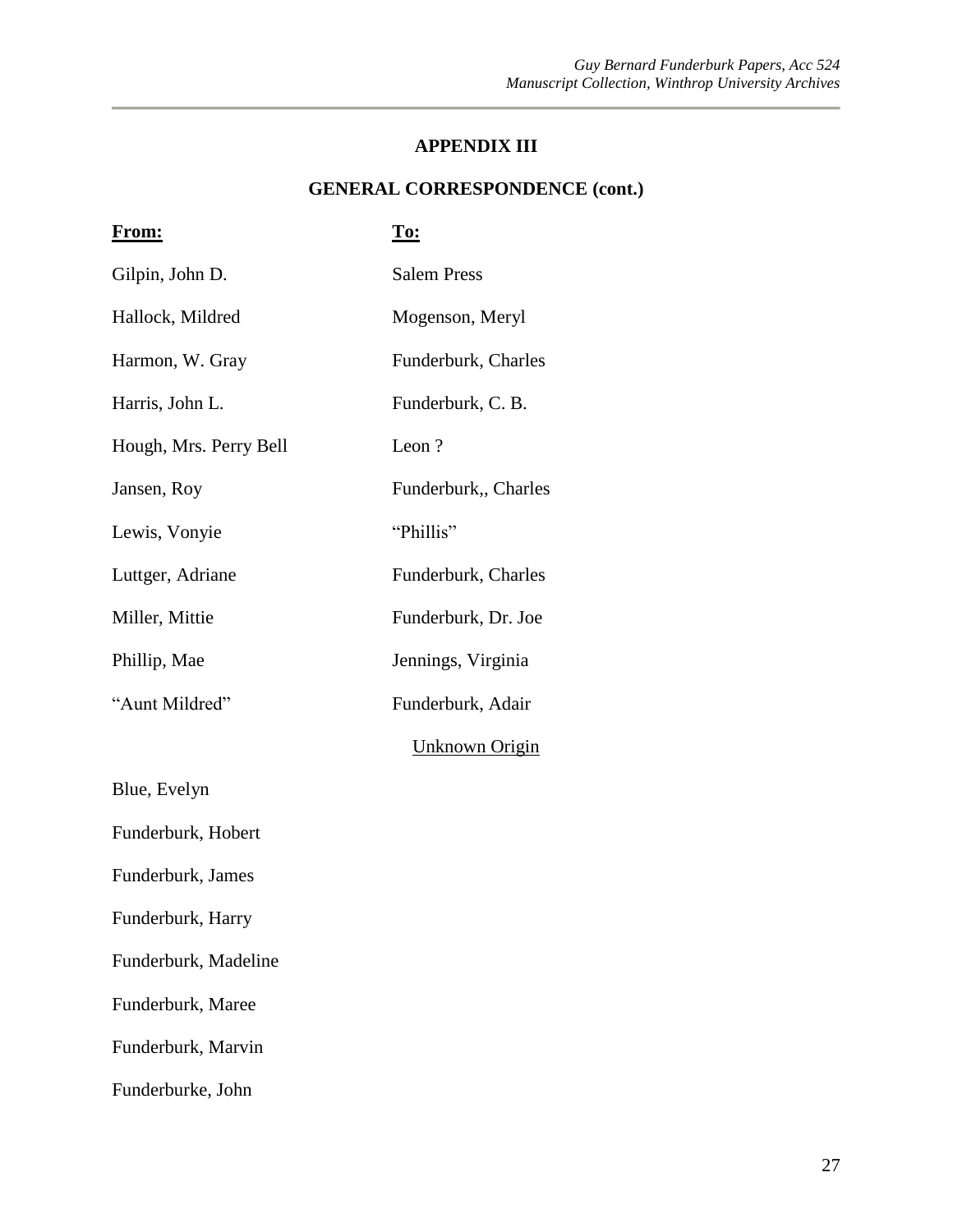#### **GENERAL CORRESPONDENCE (cont.)**

| <b>From:</b>     | To: |
|------------------|-----|
| Geary, Iva       |     |
| R., Brian        |     |
| Rape, Judy       |     |
| Schoedle?, A. S. |     |
| , Dorsey         |     |
| , "Aunt Edna"    |     |
| , Peggy          |     |
| , Alma           |     |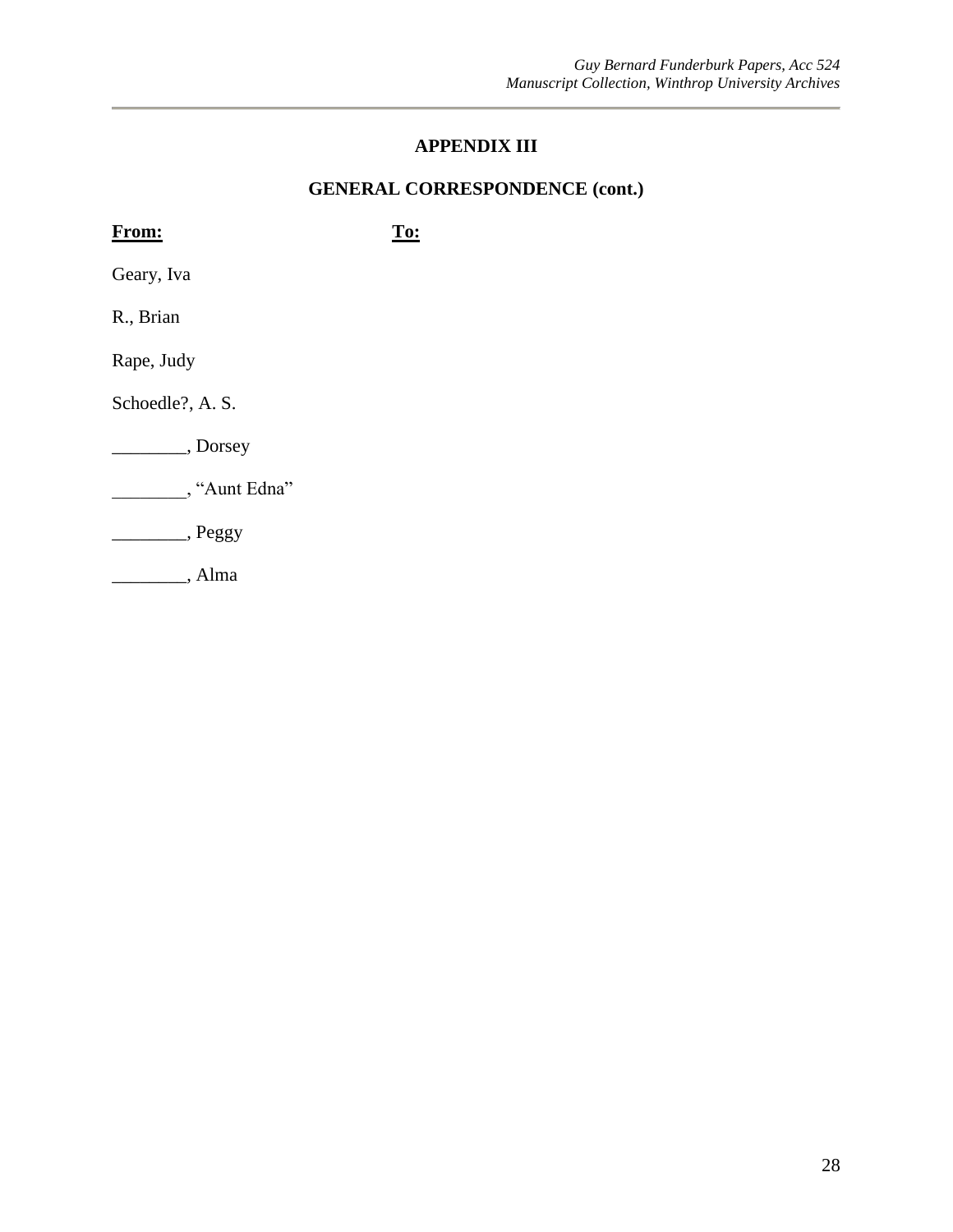#### **ALLIED FAMILIES**

|    | <b>Box(es)</b> Folder(s) | <b>Family Name</b>          |
|----|--------------------------|-----------------------------|
| 15 | 73                       | Baker-Funderburk-Rape       |
| 15 | 73                       | Barrett-Littlejohn          |
| 15 | 73                       | Beaver                      |
| 15 | 73                       | Belk                        |
| 15 | 73                       | <b>Boggs</b>                |
| 15 | 73                       | <b>Bradley</b>              |
| 15 | 73                       | <b>Braun</b>                |
| 15 | 73                       | <b>Barlett</b>              |
| 15 | 73                       | Davis                       |
| 15 | 73                       | Deese                       |
| 15 | 73                       | Duke                        |
| 15 | 73                       | Efrid                       |
| 15 | 73                       | Emerson-Jones-Roney-Hodgson |
| 15 | 73                       | Farme                       |
| 15 | 73                       | Hodgson-Emerson-Jones-Roney |
| 15 | 73                       | Hunter                      |
| 15 | 73                       | Jones-Emerson-Roney-Hodgson |
| 15 | 73                       | Kettlekemp                  |
| 15 | 74-78                    | Laney                       |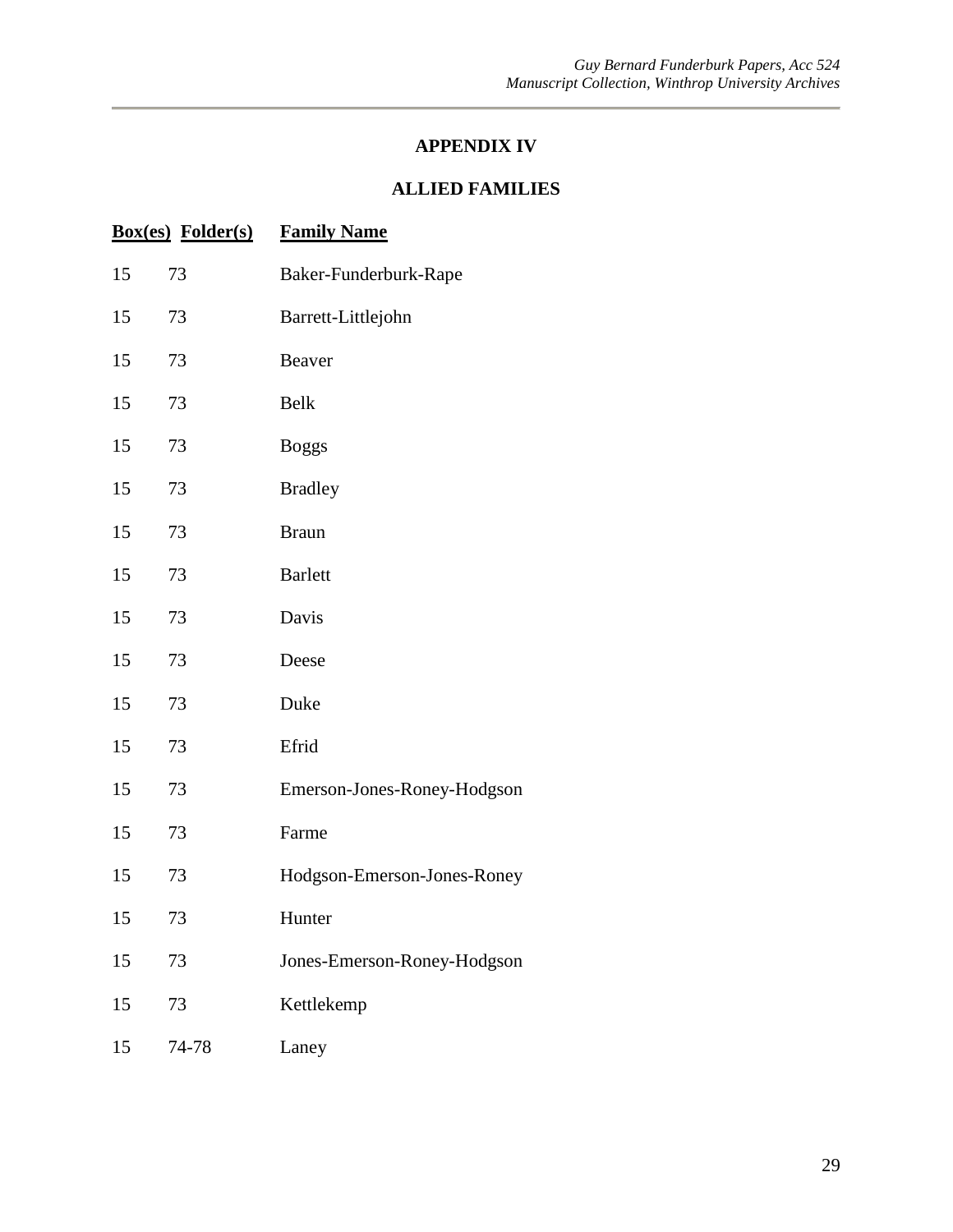#### **ALLIED FAMILIES (cont.)**

|    | <b>Box(es)</b> Folder(s) | <b>Family Name</b>          |
|----|--------------------------|-----------------------------|
| 16 | 79                       | Lee                         |
| 16 | 79                       | Lenoir                      |
| 16 | 79                       | Lerchers                    |
| 15 | 73                       | Littlejohn-Barrett          |
| 16 | 79                       | McNeely                     |
| 16 | 79                       | Miller                      |
| 16 | 79                       | Mungo                       |
| 16 | 79                       | Parker                      |
| 16 | 79                       | Piper                       |
| 16 | 79                       | Plyler                      |
|    | 15-16 73,80              | Rape                        |
| 16 | 80                       | Rockett                     |
| 15 | 73                       | Roney-Emerson-Jones-Hodgson |
| 16 | 80                       | Sapp                        |
| 16 | 80                       | Schooldraft                 |
| 16 | 80                       | Shute                       |
| 16 | 80                       | Smith                       |
| 16 | 80                       | Stritzel                    |
| 16 | 81                       | Studebaker                  |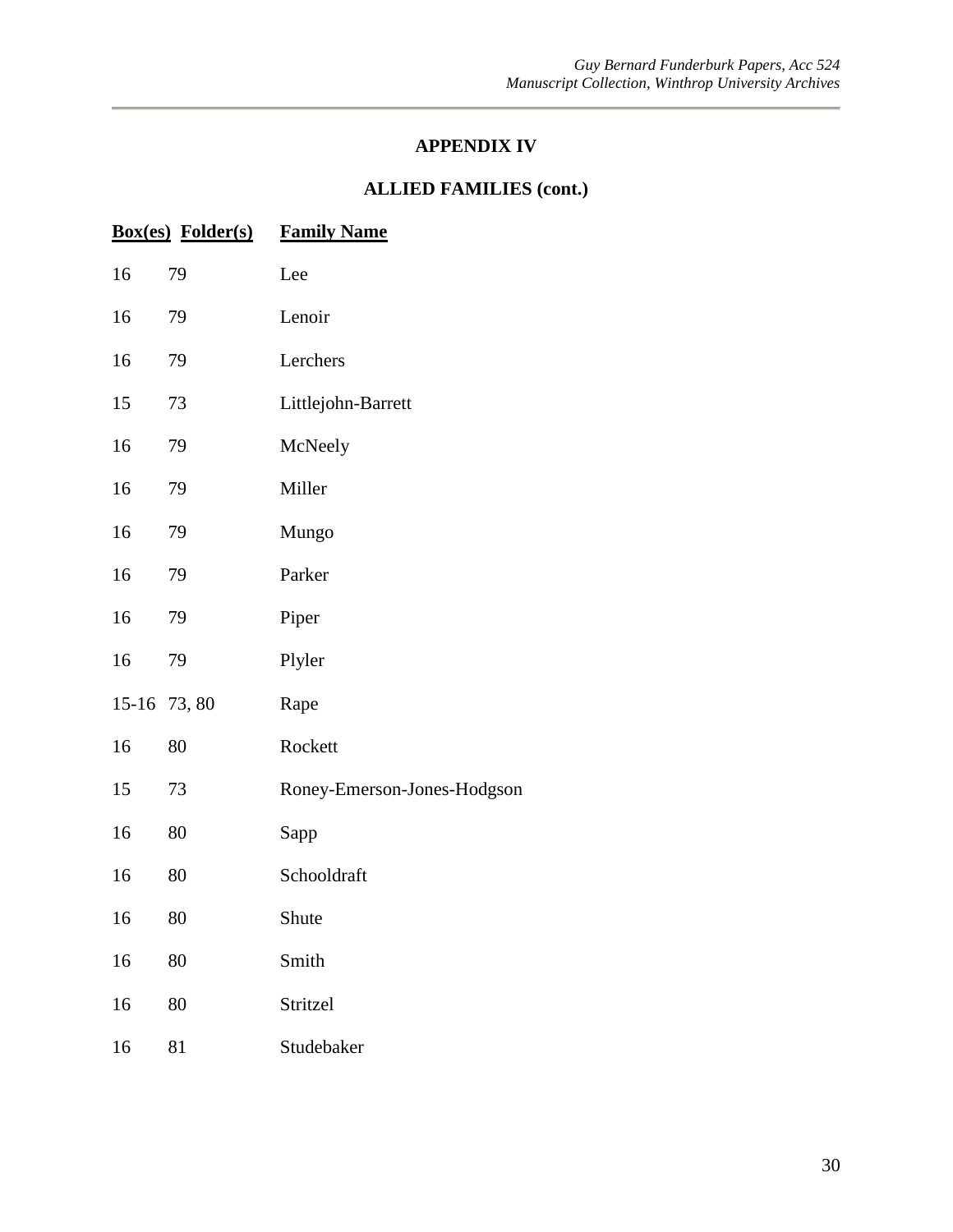#### **ALLIED FAMILIES (cont.)**

|    | $Box(es)$ Folder $(s)$ | <b>Family Name</b>   |
|----|------------------------|----------------------|
| 16 | 81                     | Threatt-West-Walter  |
| 16 | 81                     | Vail                 |
| 16 | 81                     | Walters-Threatt-West |
| 16 | 81                     | Weddell              |
| 16 | 81                     | West-Threatt-Walters |
| 16 | 81                     | William              |
| 16 | 81                     | Williams             |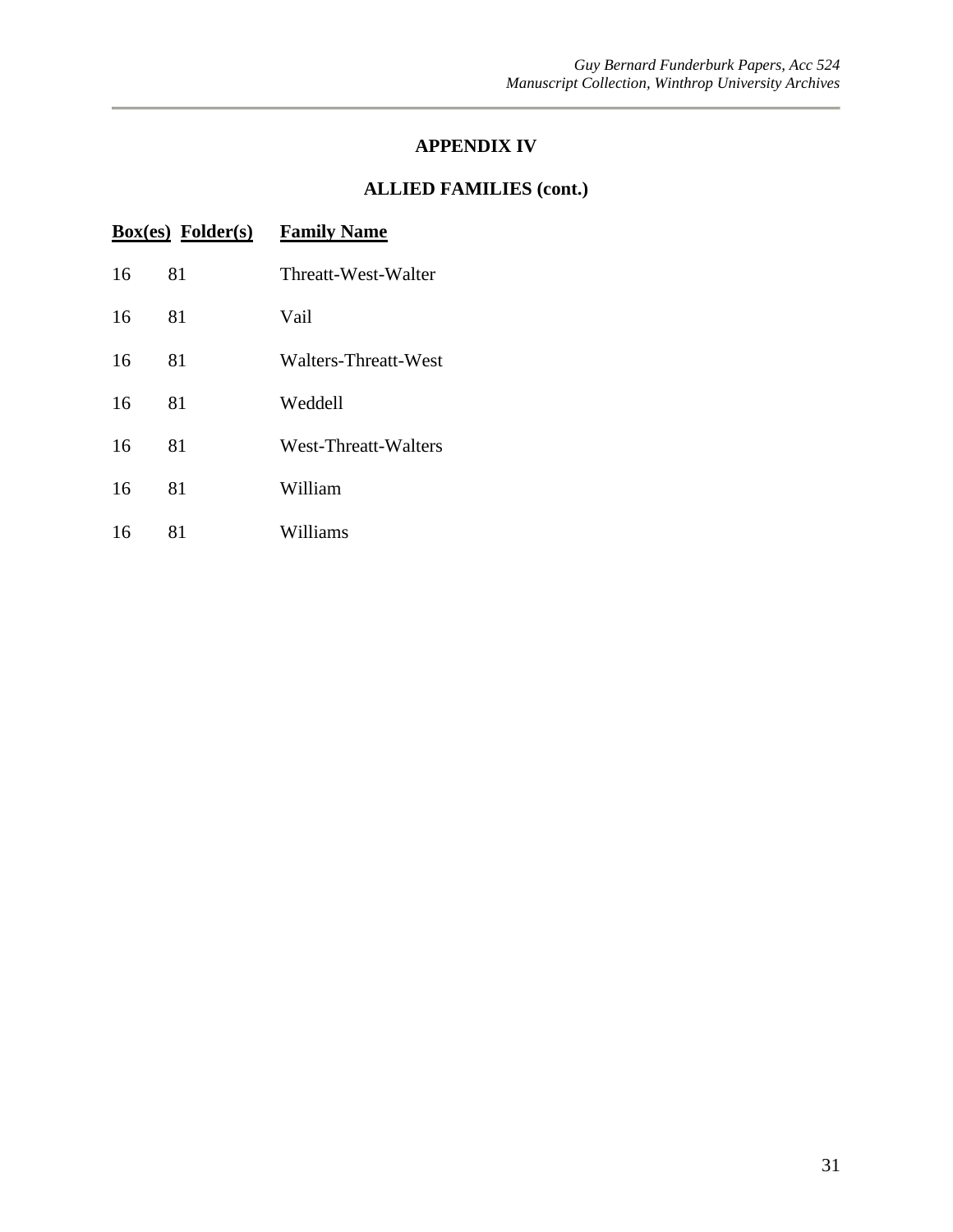#### **APPENDIX V**

#### **NEWSPAPER CLIPPINGS ON MEMBERS OF FUNDERBURK FAMILY**

#### **(Funderburk – Funderbruke – Funderburg – Funderberg)**

#### **Given Name**

| Aaron Fletcher        | Henry B.             |
|-----------------------|----------------------|
| Annie C. (Funderburg) | Henry W.             |
| <b>Banks Bernard</b>  | Ira B.               |
| <b>Betty Dare</b>     | Isaac Theodore       |
| Bob                   | J. E.                |
| Bogue T.              | J. Reese             |
| Butelr (Mrs.)         | <b>James Malcom</b>  |
| David O'Berry         | Jimmie Judson        |
| Deborah Alice         | Jim Ray              |
| Earl C.               | Joe M.               |
| Elbert                | John                 |
| Furman G. (Mrs.)      | John B. (Funderberg) |
| Gary                  | John Baxter          |
| George Bynum          | Joseph R.            |
| George Douglas        | Joseph V.            |
| <b>Guy Bernard</b>    | Judith Lee           |
| Harold                | Judy                 |
| Howard J.             | Kit                  |